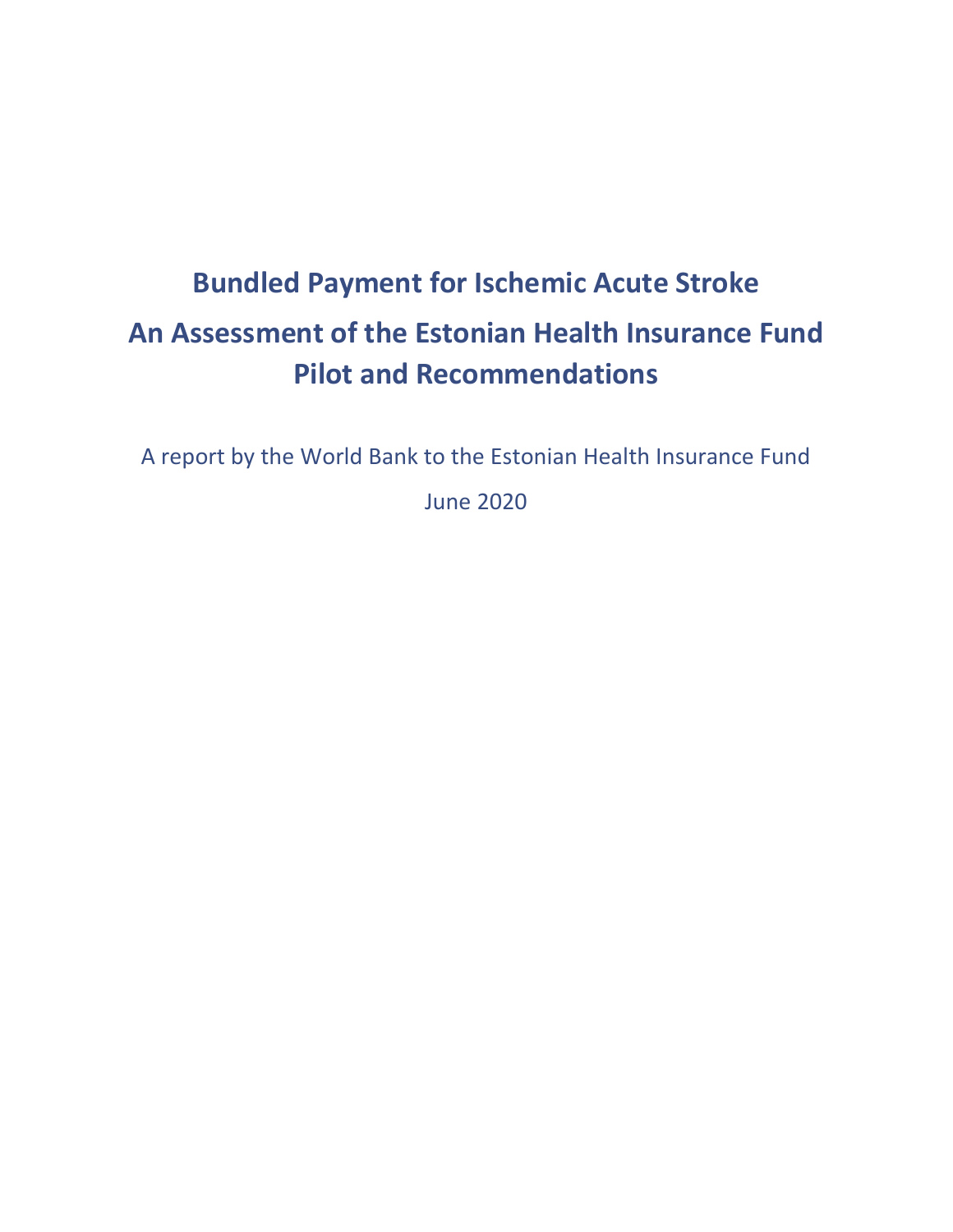# Contents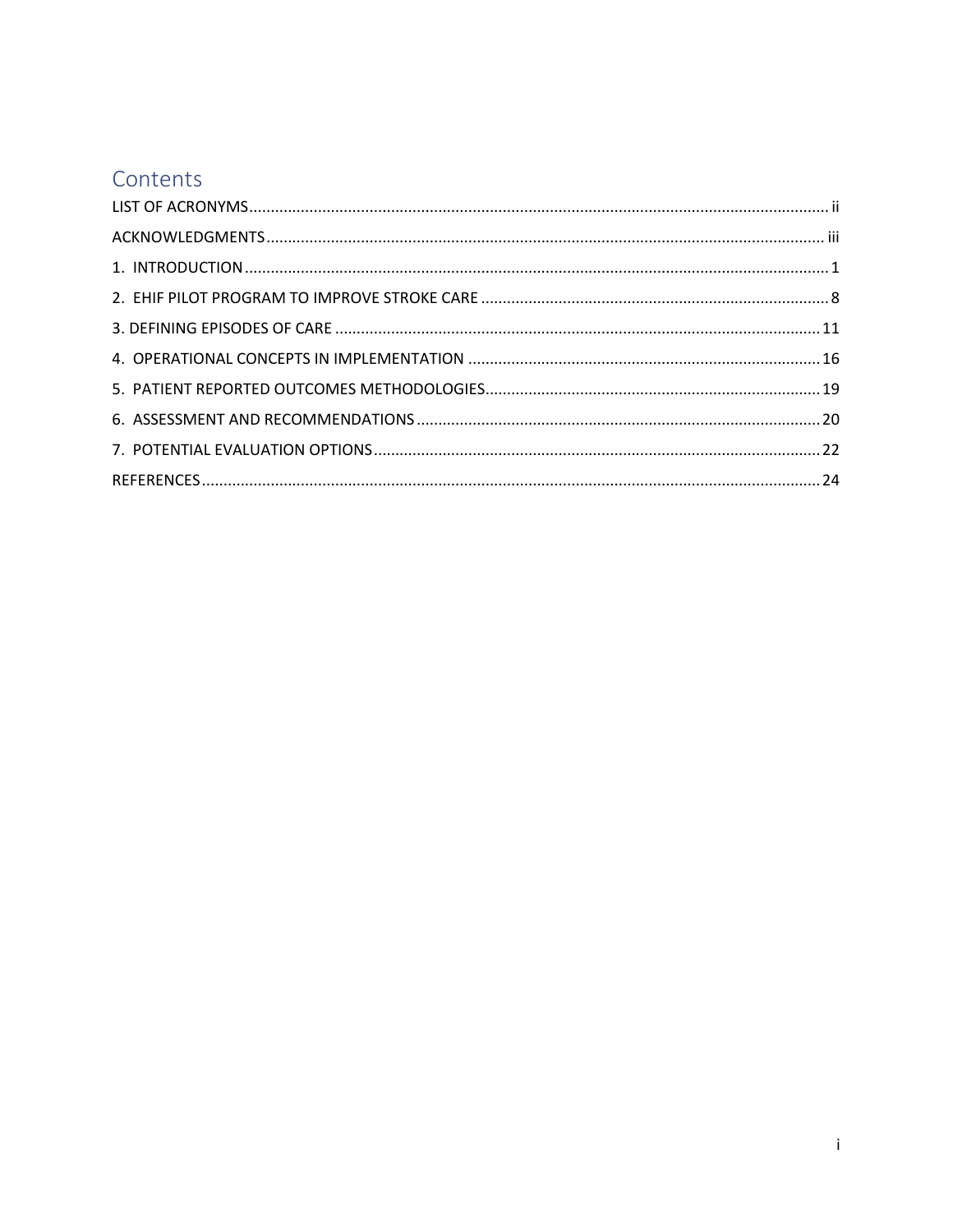# <span id="page-2-0"></span>LIST OF ACRONYMS

| <b>BPCI</b>       | Bundled Payment of Care Improvement Initiative                                    |  |  |
|-------------------|-----------------------------------------------------------------------------------|--|--|
| <b>DRG</b>        | Diagnosis-Related Group                                                           |  |  |
| EOC               | Episode of care                                                                   |  |  |
| <b>EHIF</b>       | <b>Estonian Health Insurance Fund</b>                                             |  |  |
| <b>FFS</b>        | Fee-for-service                                                                   |  |  |
| $ICD-10$          | International Statistical Classification of Diseases and Related Health Problems, |  |  |
|                   | $10th$ revision                                                                   |  |  |
| <b>ICHOM</b>      | International Consortium for Health Outcomes Measurement                          |  |  |
| ΙT                | Information technology                                                            |  |  |
| <b>ITS</b>        | Interrupted time series                                                           |  |  |
| MoSA              | <b>Ministry of Social Affairs</b>                                                 |  |  |
| MS-DRG            | Medicare Severity-Diagnosis Related Group                                         |  |  |
| <b>PROMIS</b>     | Patient-Reported Outcomes Measurement Information System                          |  |  |
| <b>OECD</b>       | Organisation for Economic Co-operation and Development                            |  |  |
| <b>PHC</b>        | Primary health care                                                               |  |  |
|                   | Provider Payment Reform for Outcomes, Margins, Evidence, Transparency,            |  |  |
| <b>PROMETHEUS</b> | Hassle Reduction, Excellence, Understandability, and Sustainability               |  |  |
| <b>USA</b>        | <b>United States of America</b>                                                   |  |  |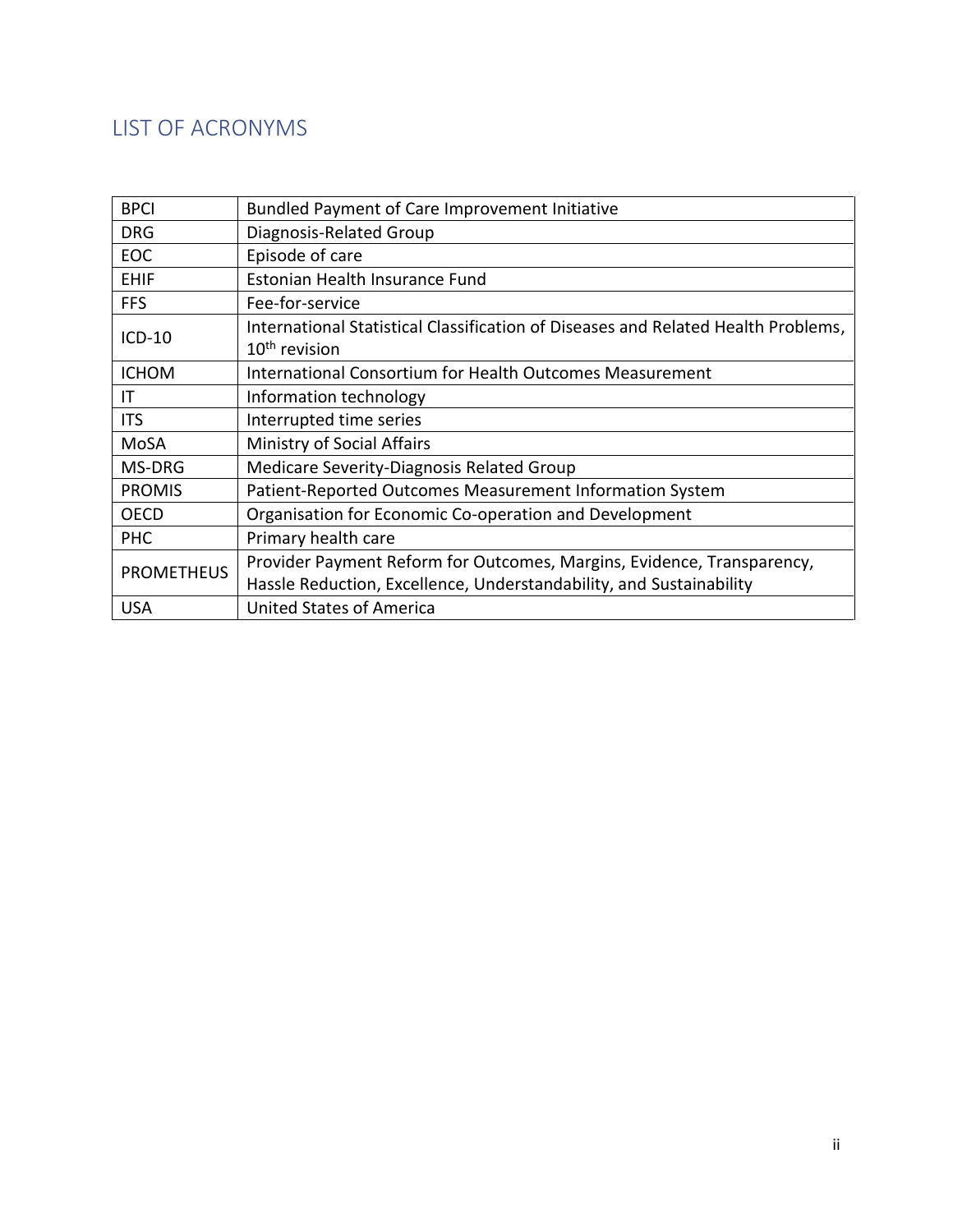# <span id="page-3-0"></span>ACKNOWLEDGMENTS

The authors of this report are Adrien Dozol, Dean Farley, Ian Forde, and Iryna Postolovska. The support from Christoph Kurowski at the World Bank Group is gratefully acknowledged.

We are grateful to the peer reviewer, Jack Langenbrunner, for providing excellent comments.

Most importantly, we thank the board and staff of the Estonian Health Insurance Fund and the Steering Committee overseeing the World Bank Group's engagement with the Fund. Without their guidance and support, this report would not have been possible.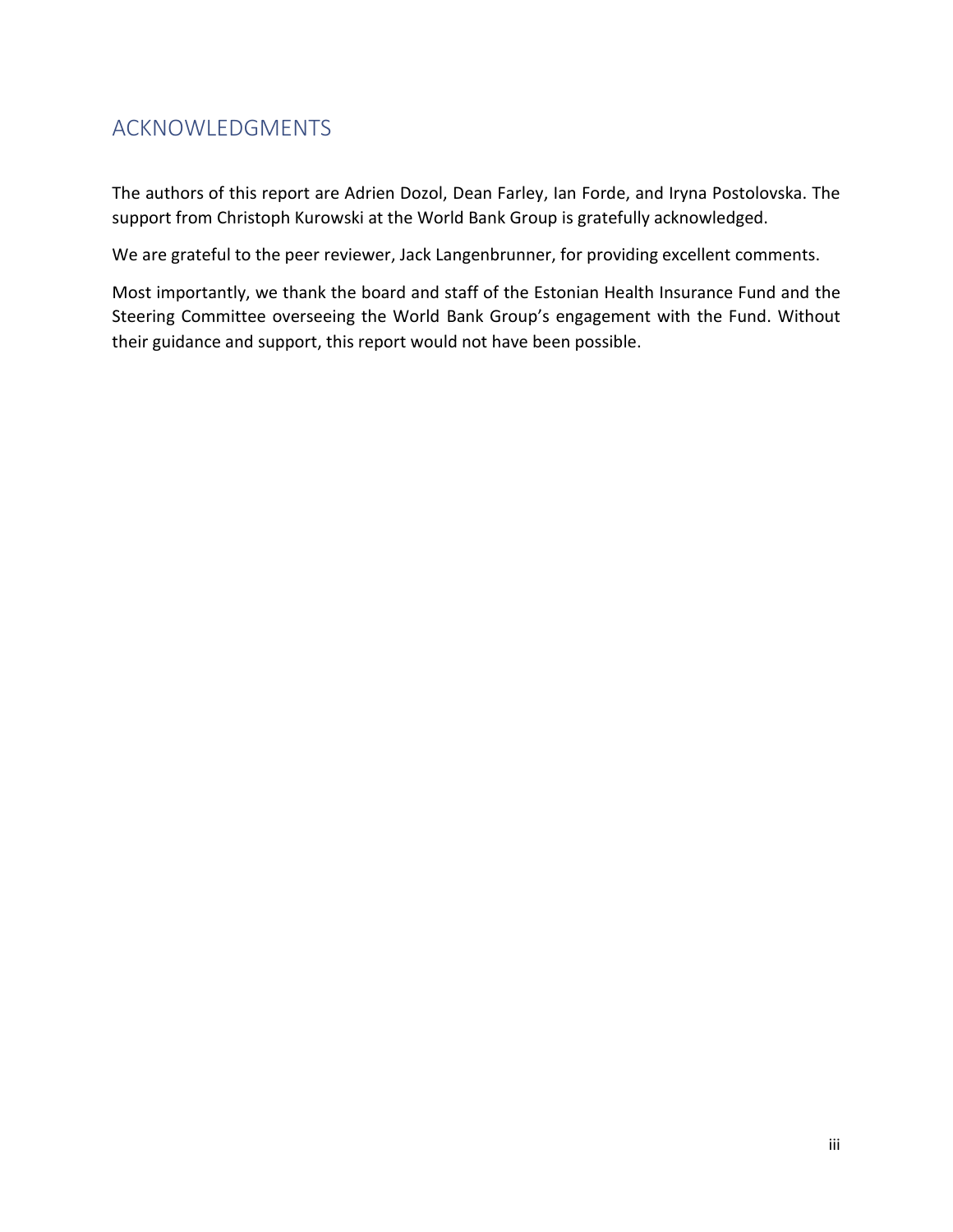# <span id="page-4-0"></span>1. INTRODUCTION

### **1.1 Background**

Strokes represent a large share of the disease burden in Estonia, with almost 8 % of deaths in the country attributable to the condition (IHME, 2019). According to the National Institute for Health Development, on average approximately 4,000 patients per year experience a stroke, representing a rate of 393.9 cases per 100,000 population (National Institute for Health Development, 2019). Compared to other Organisation of Economic Co-operation and Development (OECD) countries, Estonia has one of the highest 30-day mortality rates after admission to hospital for ischemic stroke, indicating gaps in the quality of stroke care [\(Figure 1\)](#page-4-1).<sup>1</sup>

<span id="page-4-1"></span>



Source: OECD (2019

Notes: <sup>1</sup>Three-year average. <sup>2</sup> Results for Canada do not include deaths outside acute care hospitals.

The Estonian Specialist Association of Neurologists approached the Estonian Health Insurance Fund (EHIF) to address some of the endemic problems in the delivery of stroke care. To better understand the root causes and identify bottlenecks to delivering high quality stroke care, EHIF conducted a series of workshops with the main stakeholders involved in stroke care, including patients. The discussions highlighted several key problems across different levels of care. These included insufficient attention to secondary prevention, problems with data collection and information flow across the pathway, poor collaboration across levels of care, challenges in the delivery of rehabilitation services, and limited engagement with patients and lack of services to patient's needs. In addition, stakeholders identified both demand and supply constraints related to underutilization of inpatient and outpatient rehabilitation care (e.g., poor advanced planning, unavailability of services on weekends, limited volume of services, and lack of transportation).

Given the size and severity of the problem, EHIF is undertaking a pilot program designed to improve care coordination and outcomes for ischemic stroke patientsin Estonia. Its goal is to improve patient outcomes by developing and implementing (1) integrated clinical pathways; (2) a process for measuring and

<sup>&</sup>lt;sup>1</sup> Some improvements in the quality of care were observed after the introduction of guidelines for stroke management in Tallinn Emergency Medical Services in 2008, including a reduction in the door to needle time (Gross-Paju, 2017).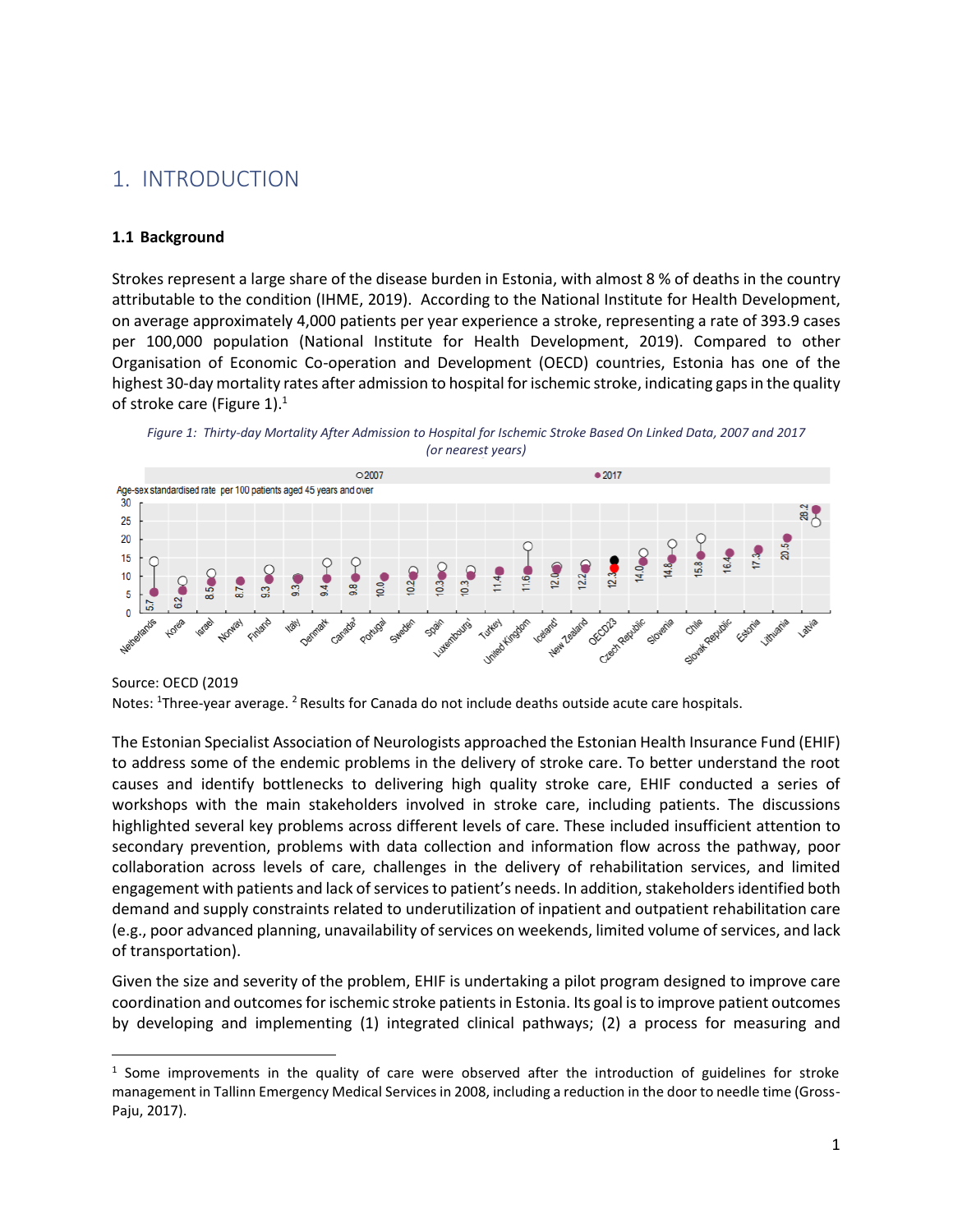reporting on treatment decisions, patient outcomes and costs of care; and (3) a reimbursement system – bundled payment – that will support the clinical and operational reforms that emerge from the pilot program. This pilot is also accompanied by an initiative led by the Ministry of Social Affairs (MoSA) to restructure the provision of stroke care to ensure timely access to quality care. Since September 2019, every patient with clinical symptoms of stroke must be transported to a hospital with a stroke unit or a stroke center. This report evaluates EHIF's approach for piloting bundled payment and provides recommendations based on international experience.

While bundled payment is a relatively new reimbursement methodology, there is international experience that may help guide the EHIF. The following discussion brings that experience to bear on current EHIF plans, and is organized as follows. Section 1 provides a definition of bundled payment and an overview of global experience with the payment mechanism. Section 2 presents a summary of the proposed EHIF pilot based on discussions between World Bank staff and EHIF as well as written materials and analyses provided by EHIF. Section 3 provides an overview of the components that comprise an episode, while Section 4 outlines the operational issues that need to be addressed

#### **BPCI Stroke Episodes**

Bundled Payment of Care Improvement Initiative (BPCI) is the only bundled payment program in the United States of America (USA) to include acute stroke. The Model 2 stroke bundle included the cost of an initial hospital stay assigned to one of the 6 stroke Medicare Severity-Diagnosis Related Groups (MS-DRGs), most physician and post-acute services for up to 90 days following discharge, and any readmissions occurring during that time period. Eighty-four hospitals (20% of the hospitals in Model 2) participated in the stroke episode. The results were modest. The average cost of a stroke bundle for 90-day episodes was US\$30,050 during the intervention period, an estimated savings of US\$247 (not statistically significant). None of the estimated quantitative effects were significant for stroke, but they were broadly consistent with other BPCI results: reductions in readmissions and the use of institutional post-acute care combined with increases in home health services. The experience in the USA underscores the importance of making sure delivery systems have resources available to undertake desired changes in clinical practice if payment reform is to succeed in its objectives.

in implementing a bundled payment program. Section 5 assesses the methodology used to measure patient reported outcomes. Section 6 presents an overview of the proposed pilot, together with the evidence on best practices in bundled payment, to identify the strengths of the current pilot design and to suggest areas where the design might be strengthened. The final section addresses the issue of evaluation and describes options available to EHIF to assess the impact of the pilot in Estonia.

### **1.2 Definition of bundled payment**

Payment is an important lever to incentivize behavior and improve health system performance. Traditional payment methods, such as fee-for-service (FFS), global budgets, or diagnosis-related groups (DRGs), however, are not well adapted to meet the growing challenges of rising chronic conditions and aging populations. Such payment methods often have undesirable consequences, including overprovision of services, and do not directly incentivize quality of care [\(Table 1\)](#page-7-0).<sup>2</sup> New ways of paying providers are needed to improve coordination of care and align provider behavior with health systems' objectives.

Bundled payment - a form of prospective payment – is designed to improve the efficiency of service delivery while maintaining or enhancing the quality of care across multiple providers. Similar to DRGs, bundled payments are episode-based, covering the cost of all services delivered during a defined episode of care. Unlike DRGs, however, payments are bundled for services delivered by different providers. They also differ from global payments because the payment covers a specific condition or set of services.

<sup>&</sup>lt;sup>2</sup> While the established payment methods themselves may not necessarily incentivize quality of care, the accompanying measures and policies may impact quality (e.g. addressing "quicker and sicker" or excluding readmissions within 30 days from DRG payment).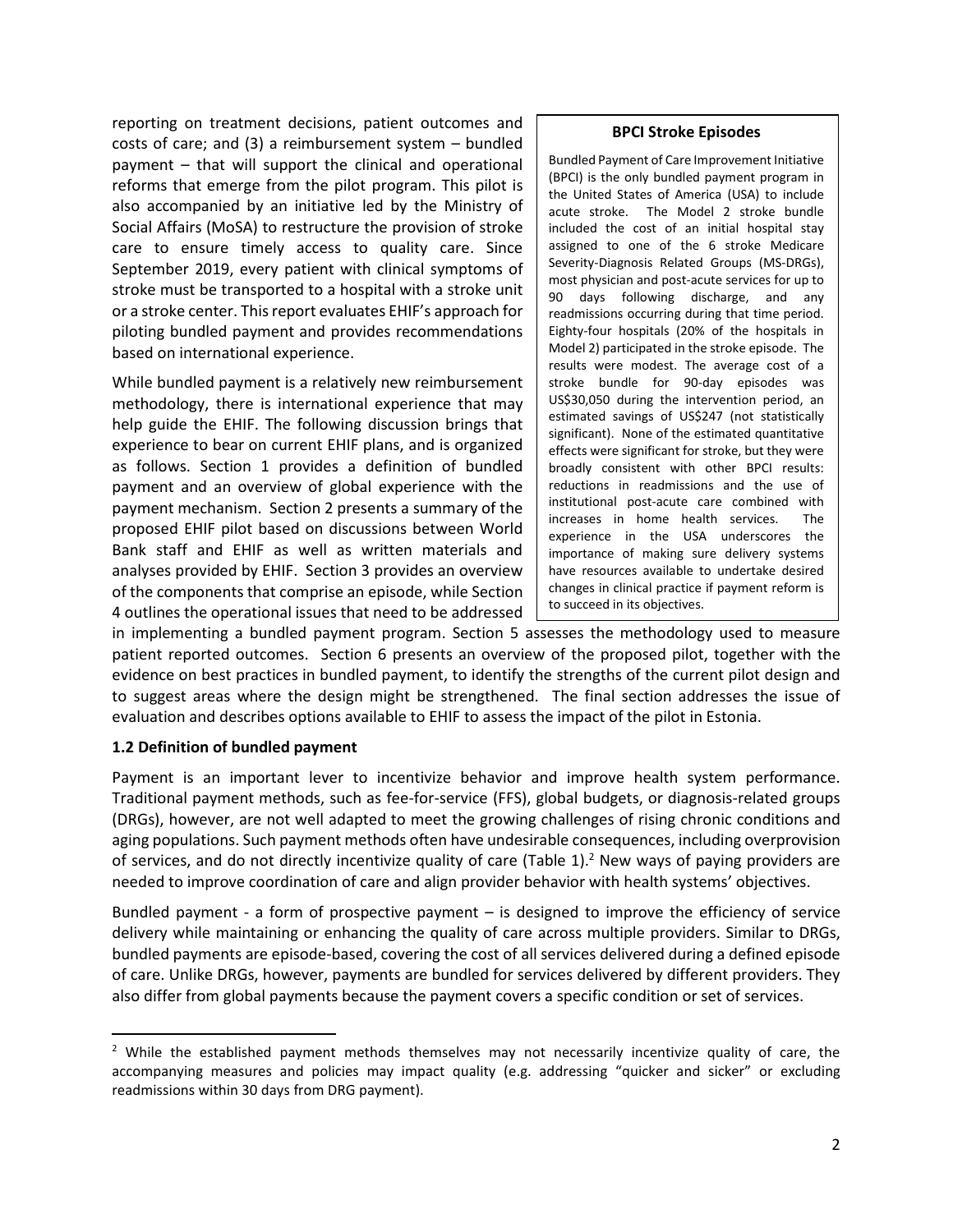Bundled payments are based on the concept of an "episode of care" (EOC) – a defined set of services delivered by multiple providers (and levels of care).<sup>3</sup> Loosely speaking, an EOC is a set of services designed to treat an acute medical event, to manage a chronic condition, or to assess and maintain the health status of an individual. In its simplest form, a health plan or payer establishes a fixed fee or target price for the set of services associated with an EOC. This shifts the financial risk of variations in the cost of care from the payer to one or more providers. It creates an incentive to organize the delivery of services more efficiently and to manage cases in a way that minimizes complications and other undesirable outcomes. As such, it also provides a framework for associating services to episodes and measuring outcomes in a way that supports value-based reimbursement. A common characteristic of bundled payment models is the use of quality metrics for providers, such as inpatient mortality or readmission rate. Bundled payments for chronic conditions aim to incentivize continuity of care along a clinical pathway rather than paying for discrete episodes or interventions (OECD, 2016).

<sup>&</sup>lt;sup>3</sup> Hussey and others (2009) provide an accessible overview of EOC methodology and its relationship to reimbursement and performance assessment. See also Barchi and others (2014), which discusses two of the most common episode methodologies used in the United States.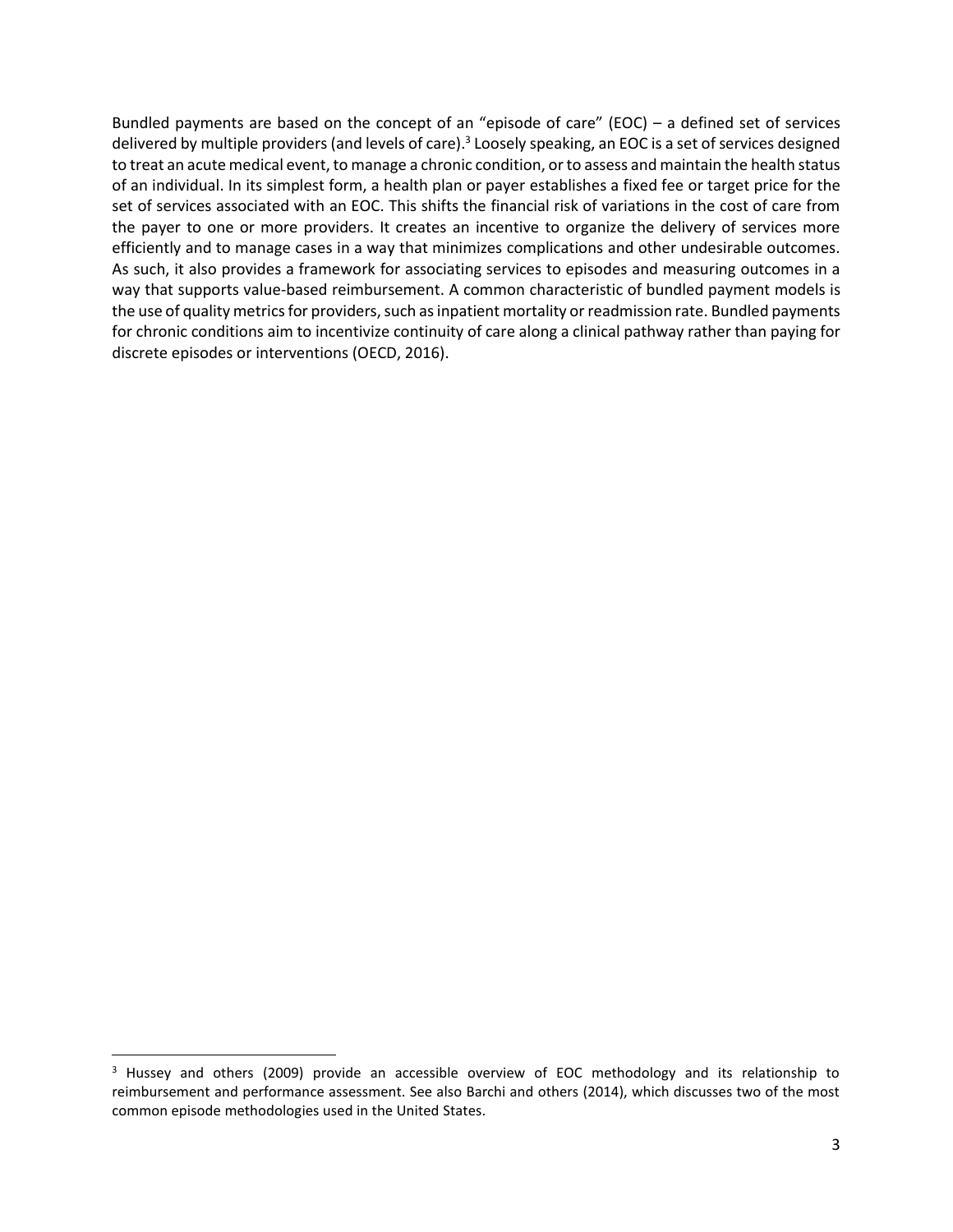<span id="page-7-0"></span>

|                           | <b>Risk borne by</b> |                 | <b>Provider incentive to</b>                      |                                            |                                                               |                                                   |                                                                        |                                   |
|---------------------------|----------------------|-----------------|---------------------------------------------------|--------------------------------------------|---------------------------------------------------------------|---------------------------------------------------|------------------------------------------------------------------------|-----------------------------------|
| Payment<br>mechanism      | <b>Purchaser</b>     | <b>Provider</b> | <i><b>Increase</b></i><br>enrollment/<br>patients | <b>Decrease</b><br>services per<br>episode | <i><b>Increase</b></i><br>reported<br><i>illness severity</i> | <b>Select</b><br>healthier<br>people/<br>patients | <i><b>Improve</b></i><br>integration<br>and<br>coordination<br>of care | <b>Improve</b><br>quality of care |
| Line-item<br>budget       | All                  | None            | <b>No</b>                                         | Yes                                        | No                                                            | Yes                                               | No                                                                     | <b>No</b>                         |
| <b>Global budget</b>      | None                 | All             | <b>No</b>                                         | <b>Yes</b>                                 | No                                                            | Yes                                               | No                                                                     | No                                |
| Fee-for-service           | All                  | None            | Yes                                               | <b>No</b>                                  | Yes                                                           | <b>No</b>                                         | No                                                                     | No                                |
| Per diem                  | Partly               | Partly          | Yes                                               | <b>Yes</b>                                 | <b>No</b>                                                     | No                                                | No                                                                     | <b>No</b>                         |
| Case-based                | Partly               | Partly          | Yes                                               | Yes                                        | Yes                                                           | Yes                                               | No                                                                     | No                                |
| <b>Bundled</b><br>payment | Partly               | Partly          | Yes                                               | Yes                                        | Yes                                                           | Yes                                               | Yes                                                                    | Yes                               |

#### *Table 1: Risk-Sharing and Provider Incentives Under Different Payment Mechanisms*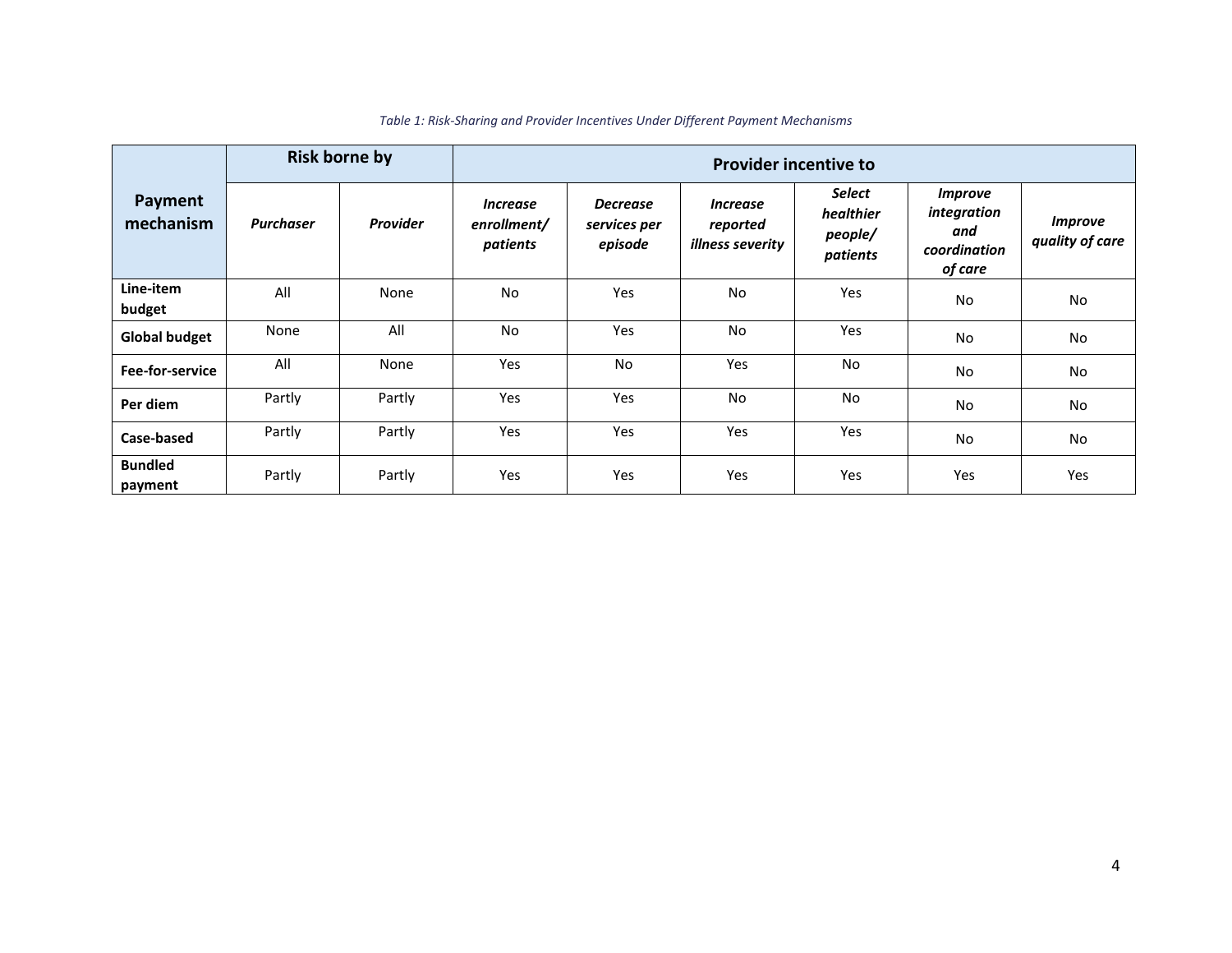### **1.3 Global experience with bundled payment**

A number of high-income countries have introduced bundled payment for select conditions (see [Table 2](#page-8-0) for examples).

<span id="page-8-0"></span>

| Country                                                                                                      | <b>Conditions</b>                                                                                                             |  |  |
|--------------------------------------------------------------------------------------------------------------|-------------------------------------------------------------------------------------------------------------------------------|--|--|
| USA (PROMETHEUS)*                                                                                            | Chronic conditions, orthopedic surgeries                                                                                      |  |  |
| USA (BPCI)                                                                                                   | Congestive heart failure, pneumonia, chronic obstructive<br>pulmonary disease, sepsis, acute myocardial infarction,<br>stroke |  |  |
| UK                                                                                                           | Maternity care                                                                                                                |  |  |
| Sweden                                                                                                       | Episodes of care (hip replacement, spine surgery)                                                                             |  |  |
| Selected high cost chronic conditions (HIV/AIDS, multiple<br>Portugal<br>sclerosis, end-stage renal disease) |                                                                                                                               |  |  |
| <b>Netherlands</b>                                                                                           | Type 2 diabetes, chronic obstructive pulmonary disease,<br>vascular risk management                                           |  |  |
| <b>Taiwan</b>                                                                                                | Breast cancer                                                                                                                 |  |  |
| <b>Denmark</b>                                                                                               | Diabetes mellitus                                                                                                             |  |  |
| <b>New Zealand</b>                                                                                           | Maternity care                                                                                                                |  |  |

|  |  | Table 2: Examples of Bundled Payment Initiatives |
|--|--|--------------------------------------------------|
|--|--|--------------------------------------------------|

Source: OECD (2016) and Struijs et al. (2020)

\*Provider Payment Reform for Outcomes, Margins, Evidence, Transparency, Hassle Reduction, Excellence, Understandability, and Sustainability

Perhaps the most documented among these is the BPCI under the U.S. Medicare program that was introduced in 2013. $45$  Under this program, providers volunteered to accept financial risk for up to 48 different episodes of care. An episode started with a hospital admission that was consistent with 1 of the 48 definitions and extended for a period of time, up to 90 days, following discharge from the hospital.

Providers could choose one of four models, which differed in terms of bundle definition and payment methodology. Models 2 and 4 are most similar to the EHIF stroke pilot. The Model 2 bundle included all Medicare reimbursements that occurred during the initial hospital stay as well as the post-discharge period selected by the participant. All providers were paid under standard Medicare methods, but there

<sup>4</sup> Several states introduced initiatives shortly after the enactment of the Affordable Care Act in 2010: Arkansas (2012), Tennessee (2015), and Ohio (2015). Each program established financial incentives for providers based on the difference between average cost and a risk-adjusted target price. Bonuses were only paid to providers that met episode-specific quality standards, such as 30-day mortality rates for coronary artery bypass grafting patients and gestational diabetes screening for perinatal services. For all episodes, at-risk providers received provider-specific reports of average cost and quality performance relative to peer groups. In fact, the states generally introduced new episodes with an initial "reporting only" period, often a year long, in which providers received and reacted to performance reports without any change in payment.

<sup>5</sup> The BPCI demonstration officially ended in 2018, but the evaluation research continues, and the Centers for Medicare and Medicaid Services have launched a new program, BPCI-Advanced, that builds on the lessons from the original BPCI initiative.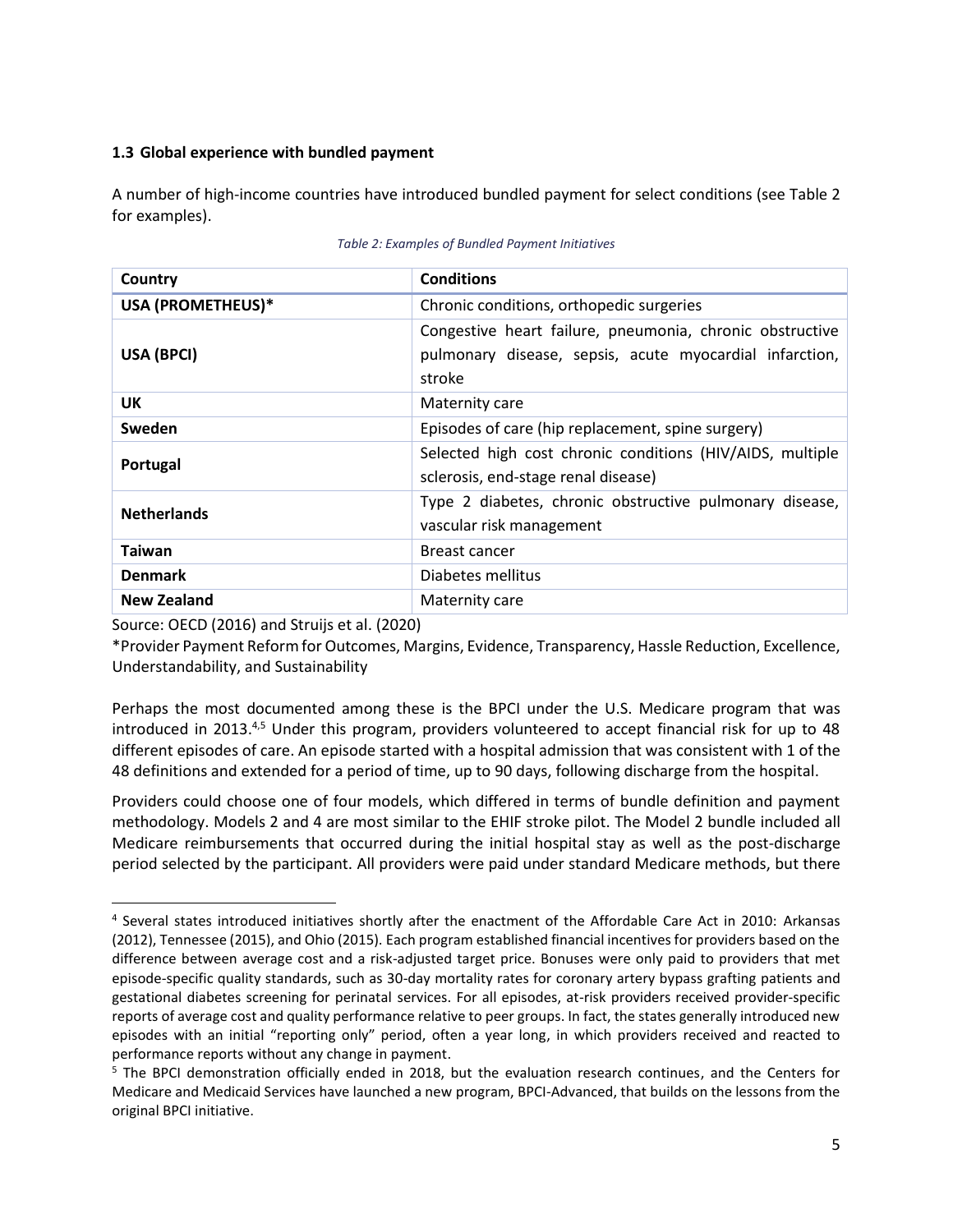was a subsequent reconciliation against a target price. Three different types of providers could join BPCI under Model 2: acute hospitals, physicians, and post-acute providers. The Centers for Medicare & Medicaid Services developed hierarchical logic to determine which provider (or provider group) was actually at-risk when more than one provider could "claim" a patient. Model 4 differed from Model 2 in that participation was only available to hospitals and only included services provided during the initial hospital stay and any subsequent readmissions. Participating hospitals received a single, fixed payment for each episode to cover the costs of hospital and physician services. The hospital was responsible for distributing payments to the individual physicians.

Model 2 was the largest of the models and the most important from an evaluation perspective. Interestingly, Model 4 never attracted much interest; 23 hospitals enrolled but only 5 hospitals remained in 2017. Anecdotally, the lack of interest in Model 4 was largely the result of difficulties hospitals experienced in administering the single payment that encompassed both hospital and physician services.

Several other countries have also implemented bundled payment for different clinical episodes and conditions. In England, the National Health Service has adopted a bundled payment approach for obstetrics and maternity-related services (Henderson, 2016). Similarly, in 2010 the Netherlands introduced a nationwide bundled payment program for diabetes care, chronic obstructive pulmonary disease, and cardiovascular risk management (de Bakker, 2012). In Sweden, the Stockholm County Council introduced a bundled payment program for primary elective hip and knee replacement at the same time that it increased patient choice of providers in 2009.

Evidence on the impact of bundled payment remains limited. In a recent review of 23 bundled payment initiatives, Struijs et al. (2020) found that less than half were empirically evaluated. The evidence from these evaluations suggests that bundled-payment models have the potential to reduce cost without a negative impact on quality. The gains, however, depend on the condition or episode (Agarwal et al., 2020; Struijs et al., 2020) (se[e Figure 2\)](#page-10-0). This underlines the importance of risk-stratification and risk-adjustment to account for patient heterogeneity in designing bundled payment programs and in evaluating their effects (Agarwal et al, 2020).

Evidence from the BPCI shows generally favorable, but modest, results (The Lewin Group, 2018):<sup>6</sup>

"Under the BPCI initiative, Medicare payments declined for most clinical episodes and over half of the relative payment reductions were statistically significant. The declines were primarily due to relative reductions in the use of PAC [post-acute care]. The Medicare payment reductions occurred under Model 2 and 3 and across participant types as well as a range of surgical, acute, and chronic clinical episodes. Quality of care, measured as emergency department visits, mortality, and readmissions, was not affected in the vast majority of clinical episodes. Changes in functional status did not differ between beneficiaries in BPCI episodes and comparison beneficiaries, based on survey results, although fewer BPCI beneficiary respondents reported the highest level of satisfaction with their care."

A recent evaluation of the program in Stockholm County Council, using a difference-in-difference methodology, reports a combined 14% reduction in costs per episode along with a substantial reduction in the frequency of repeat procedures (Wohlin, et al., 2017). The introduction of bundled payment, however, is usually part of a larger reform, making it difficult to disentangle the direct impact of bundled payment on service provision and patient outcomes (OECD, 2016).

<sup>6</sup> Savings estimates are based on a difference-in-difference analysis, using matched non-BPCI hospitals as controls.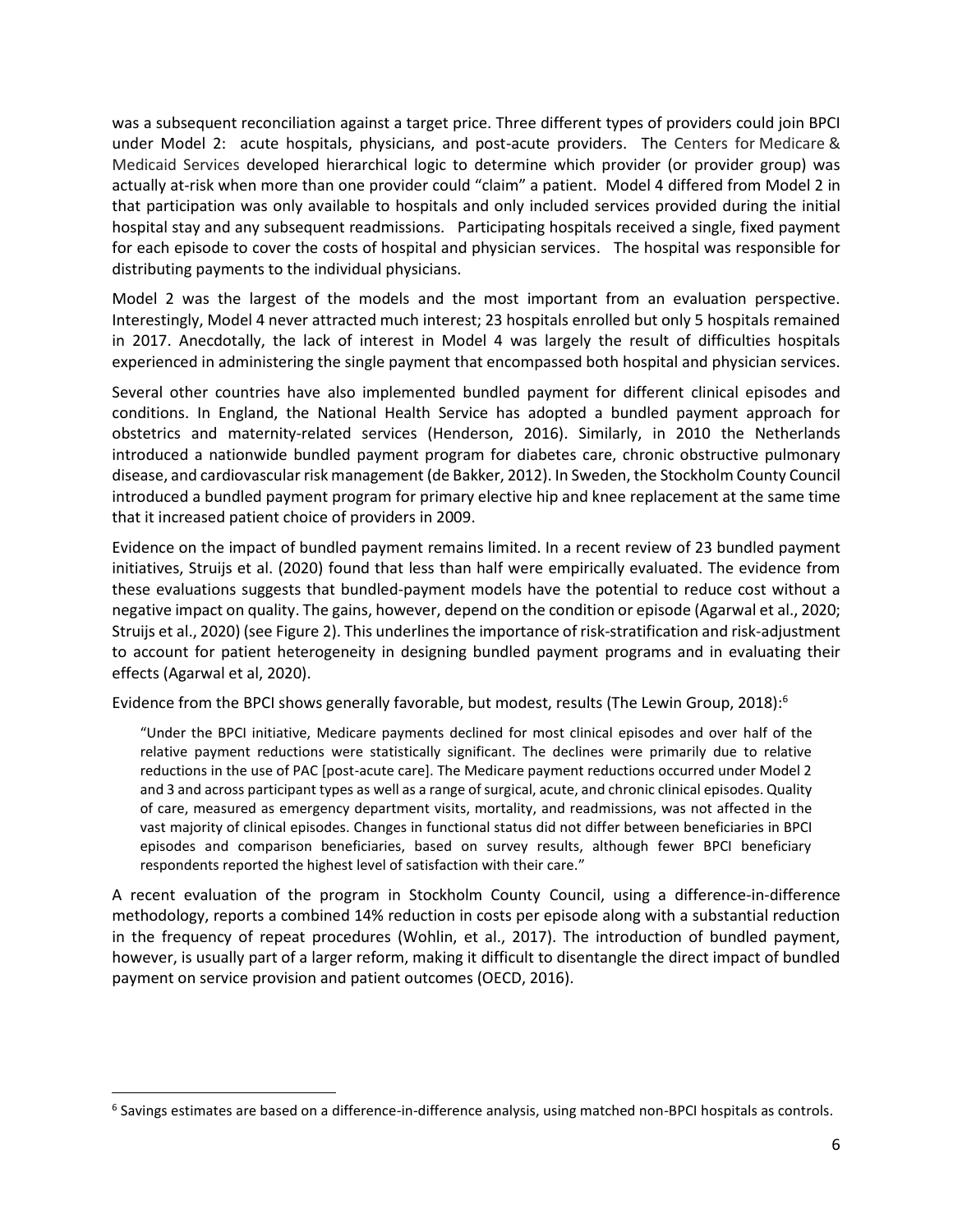<span id="page-10-0"></span>

| <b>Bundled-Payment</b>                                        |                                                                                                                                                                             |                                                                                                                                                                                                                |  |
|---------------------------------------------------------------|-----------------------------------------------------------------------------------------------------------------------------------------------------------------------------|----------------------------------------------------------------------------------------------------------------------------------------------------------------------------------------------------------------|--|
| <b>Initiative</b>                                             | <b>Quality of Care Results</b>                                                                                                                                              | <b>Medical Spending Results</b>                                                                                                                                                                                |  |
| <b>Acute Care Episode</b><br>(ACE) Payment model<br>(cardiac) | Quality of care levels maintained                                                                                                                                           | Savings of \$319 per episode                                                                                                                                                                                   |  |
|                                                               | Reduction in the use of internal mammary artery grafts in<br>patients undergoing coronary artery bypass graft surgery                                                       | Total of \$4 million in net savings for 12,501<br>episodes of care                                                                                                                                             |  |
| UnitedHealthcare<br>episode payment<br>model (oncology)       | No differences between the groups on multiple quality<br>measures                                                                                                           | 34% reduction of predicted total medical<br>cost (Study used two interventions -<br>financial incentives and data-sharing-to<br>change behavior; relative effect of each<br>incentive could not be determined) |  |
| <b>Horizon Health Care</b><br>division (Blue Cross)           | Total knee arthroscopy (TKA) length of stay decreased<br>from 3.3 days to 1.9 days                                                                                          | Average device cost decreased from<br>\$6,301 per patient to \$4,972 per patient<br>with the last six months averaging \$4,585                                                                                 |  |
| <b>Blue Shield</b> )<br>(orthopedic)                          | Total hip arthroscopy (THA) length of stay decreased<br>from 2.9 days to 1.8 days                                                                                           | per patient                                                                                                                                                                                                    |  |
|                                                               | Discharge to inpatient rehabilitation significantly<br>decreased from 66.3% in 2011 to 33.17% in 2013-2014.                                                                 | Average episode budget was \$25,365 for<br>TKA and \$23,580 for THA                                                                                                                                            |  |
|                                                               | In-hospital complication rate increased from 6.4% to<br>8.67%, but a review of this data revealed a significant<br>increase in hospital coding for clinically insignificant | Under budget for 65 of 78 TKA episodes<br>and under budget for 27 of 38 THA<br>episodes                                                                                                                        |  |
|                                                               | complications                                                                                                                                                               | Total savings relative to budget for all<br>Horizon patients over this two-year period                                                                                                                         |  |
|                                                               | Transfusion rate decreased from 23.2% to 4.45%                                                                                                                              | exceeded \$524,000, resulting in a savings                                                                                                                                                                     |  |
|                                                               | 30-day readmission rates decreased from 3.2% to 2.7%                                                                                                                        | of \$262,445 during this time or an average<br>of \$2,262 per patient                                                                                                                                          |  |
| <b>Bundled Payment for</b><br><b>Care Improvement</b>         | 18% reduction in length of stay                                                                                                                                             | No significant differences in implant cost                                                                                                                                                                     |  |
| (BPCI)                                                        | Shift from home health and skilled nursing facility                                                                                                                         | Improvements resulted in 6% reduction in                                                                                                                                                                       |  |
| (total joint<br>arthroplasty)                                 | discharge to home self-care (54.1% to 63.7%)                                                                                                                                | average total allowed claims per case                                                                                                                                                                          |  |
| <b>Bundled Payment,</b>                                       | Decrease in specialist care                                                                                                                                                 | Increase in total medical spending of 388                                                                                                                                                                      |  |
| Netherlands (diabetes)                                        | Increase in regular checkups                                                                                                                                                | euro compared to control group                                                                                                                                                                                 |  |
|                                                               | Increase in foot exams                                                                                                                                                      | No increase in medical spending for<br>diabetes specialist care                                                                                                                                                |  |
|                                                               | Increase in kidney exams                                                                                                                                                    |                                                                                                                                                                                                                |  |
|                                                               | Decrease in eye exams                                                                                                                                                       |                                                                                                                                                                                                                |  |

#### *Figure 2: Selected Evidence of Bundled Payment Initiatives on Quality of Care and Cost Outcomes*

#### Source: Struijs et al. (2020)

Implementation of bundled payments is a complex process and requires time to ensure that all the elements work together. Global experience highlights several implementation challenges (Hussey et al., 2011; Ridgley et al., 2014; OECD, 2016). These include (a) agreement on the definition of the bundle (finding a balance between the objectives of the payer and those of the provider); (b) provider uptake; size of the financial incentive (including risk-adjustment); and (c) information systems. Stakeholder support and involvement in the design process is critical for successful implementation (OECD, 2016). In the U.S., many of the earlier initiatives generally introduced new episodes with an initial "reporting only" period, often a year long, in which providers received and reacted to performance reports without any change in payment. Although the PROMETHEUS<sup>7</sup> Initiative pilot - an earlier attempt to introduce bundled payment in the U.S. – started in 2008, 3 years into the pilot (by May 2011) bundled payment contracts

<sup>&</sup>lt;sup>7</sup> Provider Payment Reform for Outcomes, Margins, Evidence, Transparency, Hassle Reduction, Excellence, Understandability, and Sustainability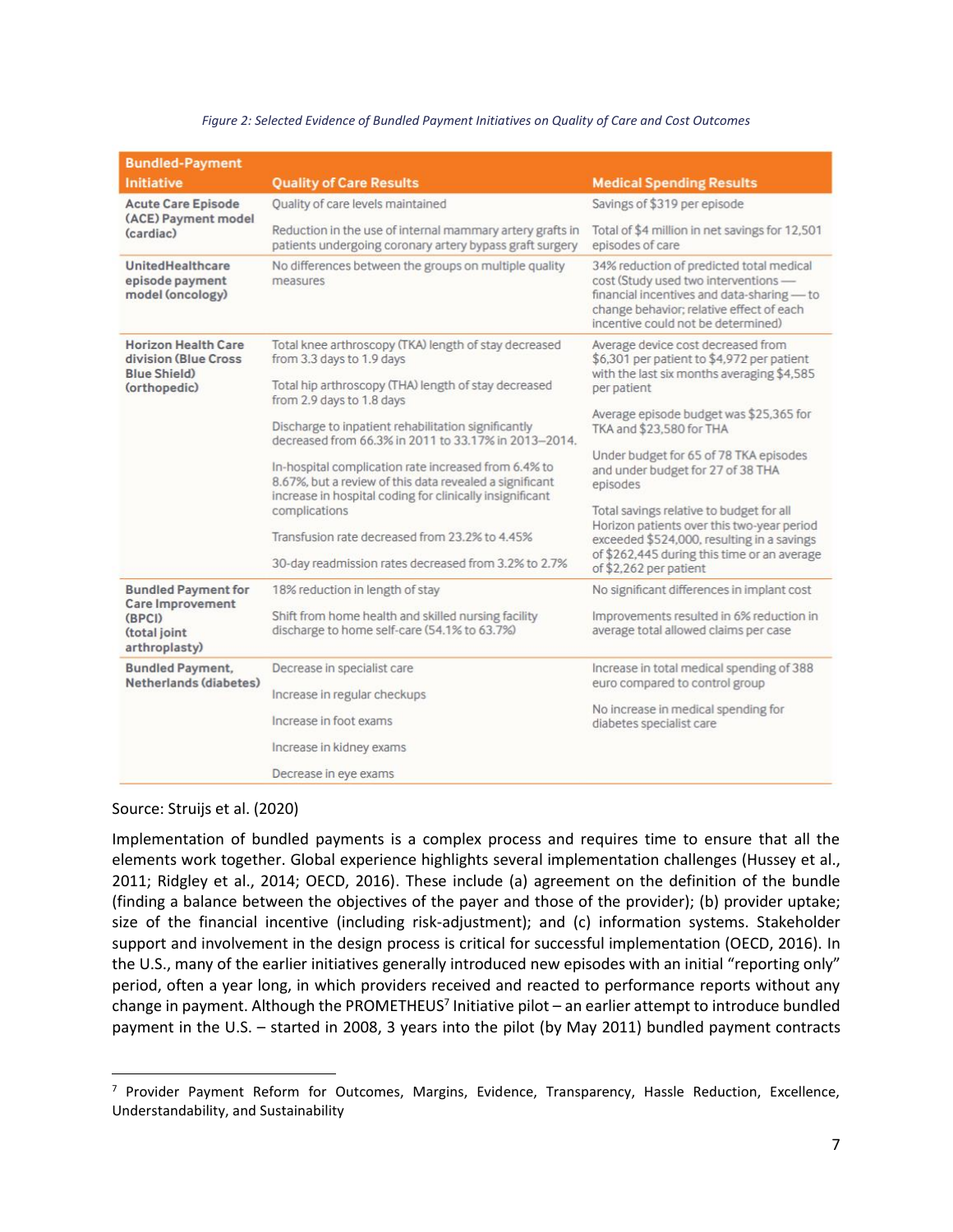still had not been agreed between payers and providers due to a number of implementation challenges [\(Figure 3\)](#page-11-1).

<span id="page-11-1"></span>

| <b>Implementation</b><br>challenge  | <b>Pilot sites' experiences</b>                                                                                                                                                                                                                                                                                                                                                                      |
|-------------------------------------|------------------------------------------------------------------------------------------------------------------------------------------------------------------------------------------------------------------------------------------------------------------------------------------------------------------------------------------------------------------------------------------------------|
| Defining "bundles"                  | Pilot sites have had difficulty applying case-rate definitions to their own data, particularly<br>in real time<br>Evidence base for "potentially avoidable services" questioned and has so far been exposed                                                                                                                                                                                          |
|                                     | to relatively few frontline physicians                                                                                                                                                                                                                                                                                                                                                               |
| Defining the payment<br>method      | No contracts between payers and providers have been executed yet<br>Payers hesitant to allocate shared savings payments, providers hesitant to accept withhold<br>"Chicken or egg" problem of reengineering care before payments change                                                                                                                                                              |
| Implementing quality<br>measurement | Focus on commonly used process quality measures<br>Electronic health record is crucial, but implementation of electronic measures is time and<br>resource intensive                                                                                                                                                                                                                                  |
| Determining<br>accountability       | Providers have not yet resolved issue of how to allocate payments/accountability<br>"Leakage" of patients outside of network recognized as a major issue, but no solutions<br>Pilot has driven increased functional integration at all sites                                                                                                                                                         |
| <b>Engaging providers</b>           | Physicians, management at pilot sites very supportive of the PROMETHEUS concepts, but<br>frontline physicians not yet broadly engaged<br>Perceived need to translate analytics into clinically actionable information                                                                                                                                                                                |
| Delivery redesign                   | Changes to this point generally focus on increasing coordination; in early stages of planning<br>for clinical redesign<br>PROMETHEUS viewed as complementary to other initiatives, including medical homes and<br>accountable care organizations<br>Despite potential to save money by reducing cost of typical services (for example,<br>implantable devices), pilot sites have not focused on this |

#### *Figure 3: Summary of Implementation Challenges in The PROMETHEUS Payment Pilot*

Source: Hussey et al. (2011)

# <span id="page-11-0"></span>2. EHIF PILOT PROGRAM TO IMPROVE STROKE CARE

EHIF is undertaking a pilot program to improve care that stroke patients receive in Estonia. One key to reducing mortality and improving clinical outcomes is to ensure that stroke patients are identified quickly after the onset of a stroke and then admitted to facilities that have specialized resources to treat stroke patients and expertise to use those resources effectively. Prior to the establishment of a network of stroke units/centers and referral of all suspected cases to these facilities in September 2019, nearly 20 % of stroke patients in Estonia were admitted initially to general and local hospitals, where resources are more limited, rather than being taken immediately to regional and central hospitals for care.

EHIF plans to introduce the bundled payment pilot in 2020. All six regional and central hospitals that provide acute stroke treatment in Estonia applied to participate in the pilot. EHIF plans to define the scope of the bundle for reimbursement purposes as a subset of the care episodes associated with the clinical pathway. Specifically, the payment bundle will include the cost of:

- Hospital and physician services associated with an initial admission where the principal diagnosis, using the 10th revision of the International Statistical Classification of Diseases and Related Health Problems (ICD-10), is I63 "Cerebral infarction".
- Subsequent non-emergency hospital care and outpatient visits (including day treatment) with a primary diagnosis of stroke, more specifically cerebrovascular diseases (I60-69) or Hemiplegia and hemiparesis (G81).
- Subsequent emergency visits and outpatient visits (including day care) with a primary diagnosis of stroke (I60-69 or G81) within one year of the initial admission.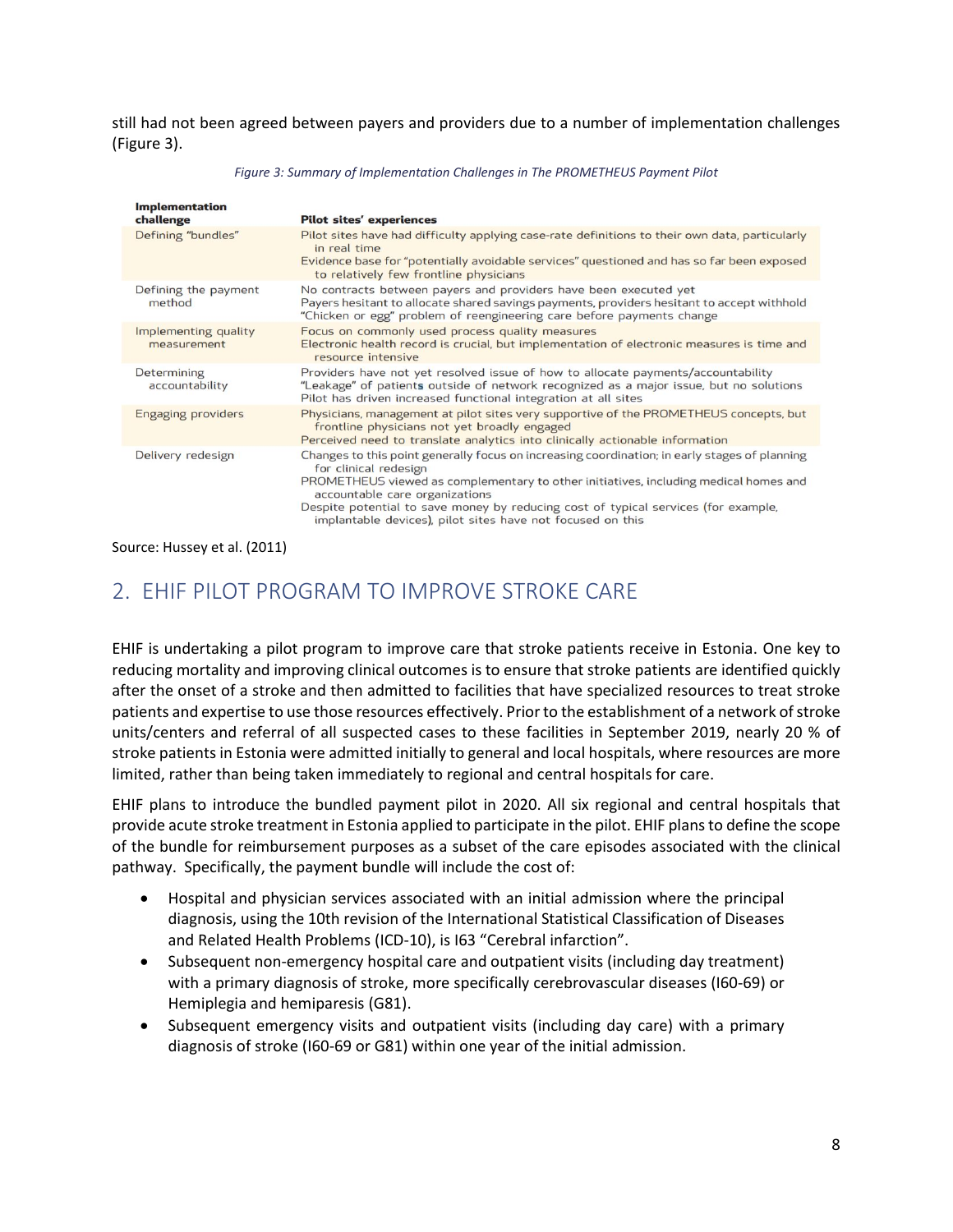- Outpatient or inpatient rehabilitation with primary diagnosis codes of stroke (I60-69 or G81) that occur within 12 months of the initial hospital admission<sup>8</sup>.
- Nursing care within 12 months of the initial admission billed on invoices with a primary diagnosis of stroke (I60-69 or G81).
- Treatment of complications within 30 days of the initial or subsequent hospital admissions.

The payment bundle will end 365 days after the initial emergency admission, with the death of the patient, or another emergency admission for acute stroke.

In addition to piloting the new reimbursement model, EHIF established a service delivery innovation fund using a two-part solicitation. In Round 1, the six regional and central hospitals applied for planning grants of EUR 15,000. These grants are helping four selected hospitals create an initial demonstration concept, assemble a team of providers with whom to work, and prepare a detailed plan for developing and testing their concept, including information technology (IT) solutions. The planning phase will last four months. Hospitals that receive a planning grant will then compete for larger awards(up to EUR 300,000) in a second round of bidding. Round 2 grants will support the implementation and refinement of the proposed solutions. EHIF expects that grant funding will be used to develop the infrastructure needed to support the solution across the entire project team and to both measure and evaluate the results of the demonstration. EHIF expects to end the pilot project no later than December 31, 2021, at which point it plans to deploy best practices among Round 2 awardees more broadly across its provider network.

EHIF recognizes that the success of the program will depend upon its ability to obtain clinical leadership and institutional support from the six target hospitals. It has been working with physician and institutional providers to prepare for this pilot by identifying clinically appropriate outcome measures, discussing the clinical pathways that will promote improvements in those measures, and exploring organizational changes that will be necessary to support the changes in clinical services that it envisions.

In general, EHIF is relying on the hospitals to define the interventions that they will pilot rather than prescribing the specific content of those interventions. At the same time, the projects must address the development needs identified in the stakeholder workshop on October 5, 2019 (Box 1). For example, EHIF will define a minimum set of clinician and patient-reported outcome measures that all Round 2 grantees must use, however the grantees will be free to supplement these measures as they think appropriate.

<sup>&</sup>lt;sup>8</sup> The costing of the bundle took into account a maximum of 6 months of rehabilitation over the course of a year.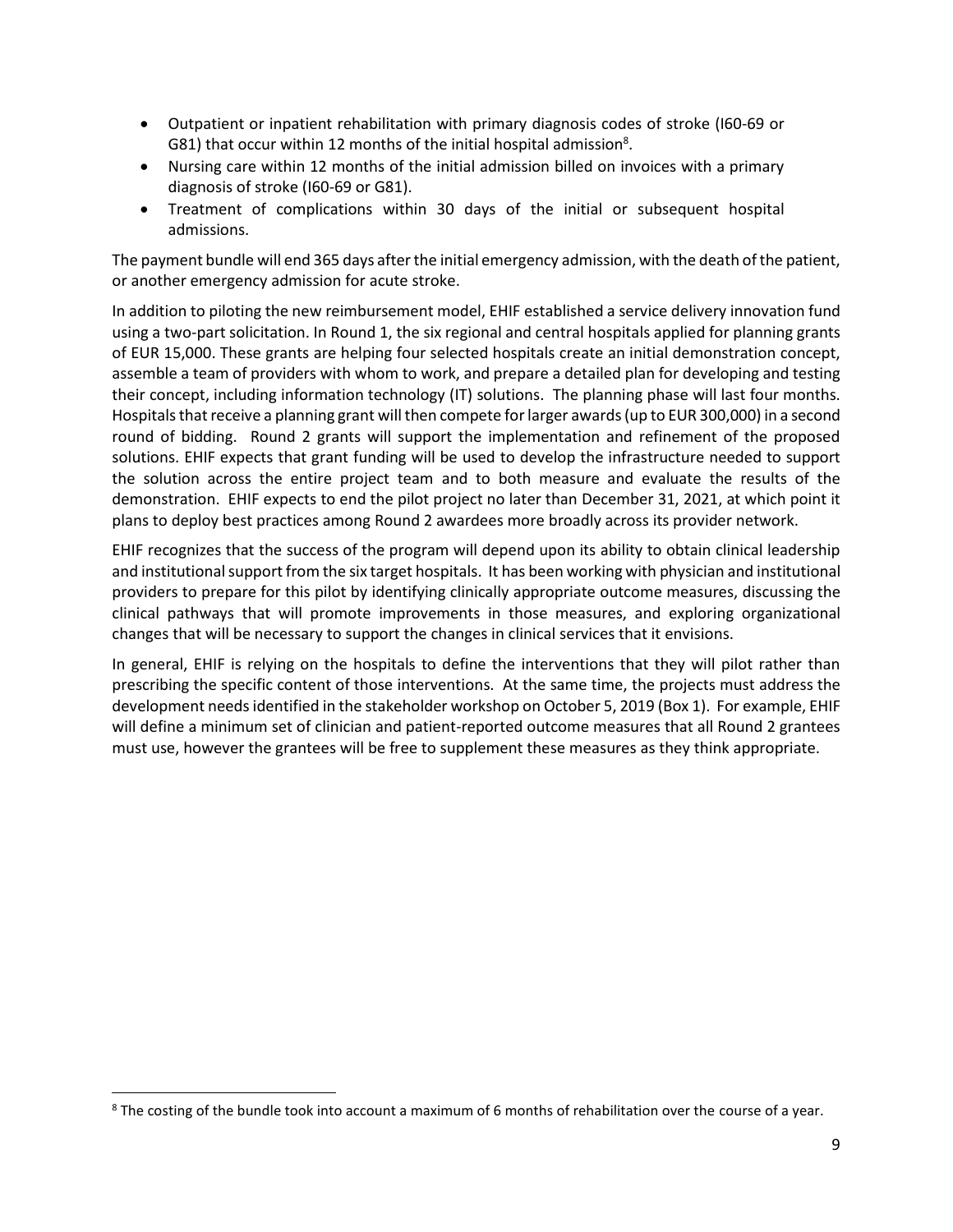Box 1. Development Needs for Improving the Quality of Stroke Care

- Adopt a patient-centered approach. Patients and their relatives must be provided with timely, understandable and relevant information and be involved as equal partners in decision-making concerning them.
- Implement a single care plan. The care plan should be accessible to all parties involved in the care pathway, including the goals identified together with the patient, treatment plan, risk factors, important contacts, visits, and other necessary information. The care plan should follow the patient along the pathway, providing an overview of the current treatment and outcomes for providers and allowing providers to supplement or amend the plan.
- Ensure cooperation and division of roles. The parties in the care pathway must agree on the division of roles, clearly outlining the responsibilities and processes, and ensuring that the patient moves smoothly from one stage of the pathway to another.
- Create a coordinating role. The coordinator must be the first point of contact for the patient and their family members throughout the whole pathway and guide them from one stage to the next.
- Develop home and community services. The patient must be provided services according to their individual needs and preferences either at home or as close to their home as possible.
- Measure outcomes. A single system for measuring patient outcomes should be established to capture all relevant aspects and ensure comparability.

Source: EHIF

EHIF has also established a definition for acute stroke episodes that will underline the pilot. An episode, referred to as care pathway in the pilot documentation, will begin with an emergency admission to a participating hospital with a principal diagnosis of acute ischemic stroke.<sup>9</sup> Clinical pathways will then be defined for managing patients during episode starting with the acute phase of the treatment and extend into the post-discharge period to address the need for rehabilitation and support services as well as primary care and social services for at least a year after the episode begins.

An objective of the pilot is to test new outcome indicators and an IT solution to collect the required information. It was agreed with stakeholders that the indicators will be based on the International Consortium for Health Outcomes Measurement (ICHOM) "stroke standard set". The ICHOM stroke standard set includes measures that are based on administrative and clinical data, as well as patientreported information (Salinas and others, 2016). After comparing alternative data collection instruments, EHIF and its stakeholders have agreed to rely on the Patient-reported Outcomes Measurement Information System (PROMIS-10) platform to collect patient-reported outcomes. All participating hospitals will be required to report on process and outcomes indicators. EHIF is working with the piloting hospitals to procure the IT services necessary to collect and process data to support outcome measurement, benchmarking and performance assessment across the continuum of care. These services will need to accommodate patient-reported outcome measures and provide a platform for integrating services across the entire scope of the clinical pathways that grantees will put in place. Reports will also

 $9$  The emergency admission will need to be preceded by a 12-month "clean period," i.e., a period of at least 12 months during which the patient did not require hospitalization for a previous stroke.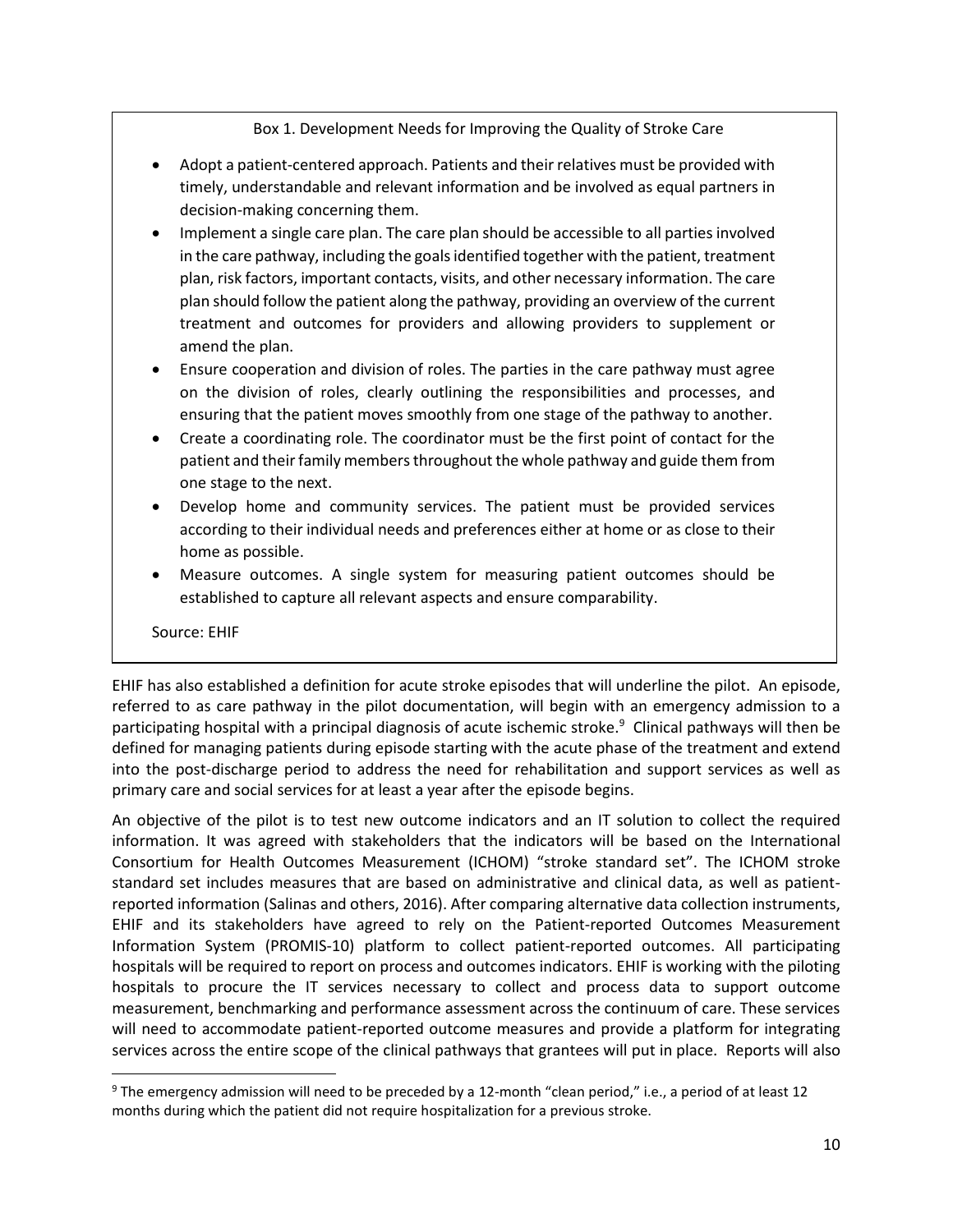need to support bundled payment by focusing on the subset of services associated with the bundle. Because there will be no historical data available on the broad spectrum of measures included in the ICHOM standard set, EHIF will not adjust payment based on results during the pilot phase. However, collecting and disseminating process and outcome measures during the pilot will be important for the long-term success of the EHIF initiative, since the experience of the pilot will help to establish a baseline for the future and to provide important information to providers on opportunities for clinical improvement.

# <span id="page-14-0"></span>3. DEFINING EPISODES OF CARE

# **3.1 Triggers.**

The first step in defining an episode of care, whether for payment or analytic purposes, is to specify a "trigger." A trigger is diagnosis or procedure code, or a set of diagnosis and/or procedure codes, along with contextual rules, that indicate an episode has begun. In the case of the EHIF pilot, for example, the trigger for a stroke episode will be an emergency admission with a principal diagnosis of I63 (Cerebral Infarction). A recurrent stroke will trigger a new episode.

### **3.2 Rules for gathering services**

The next step in defining an episode of care is to specify rules that determine the services that are included in the episode. A program can either use inclusion or exclusion logic in defining these rules. Programs that use inclusion logic establish rules that identify services that are part of an episode. Any service that does not conform to the established rules is considered to be outside of the episode. Exclusion logic works in the exact opposite way. That is, all services delivered within a specified time period are considered to be part of the episode unless they are specifically excluded by rule.

EHIF is proposing to use inclusion logic to define its episodes. Specifically, episodes will consist of: $10$ 

- All services delivered as part of the triggering admission.
- Non-emergency inpatient stays, day treatment, day surgery or outpatient visits with a primary diagnosis of I60-I69 or G81 within 1 year of the trigger.
- Emergency department visits with a primary diagnosis of I60-69 or G81 within 1 year of the trigger.
- Non-emergency services with a primary diagnosis of I60-I69 or G81 and health services list code 2048 or main specialty V10 within 1 year of the trigger admission.
- Rehabilitation services within 6 months of the trigger with a principal diagnosis of 160-169 or G81.
- Nursing care with a principal diagnosis of I60-69 or G81 within 1 year of the trigger.
- Services associated with complications of the stroke have been specified and are presented in [Table 3.](#page-15-0)

<sup>&</sup>lt;sup>10</sup> While stroke episodes will generally last one year from the triggering admission in the EHIF pilot, the time period may be shorter in the event that the patient dies or has another stroke within the one-year time period.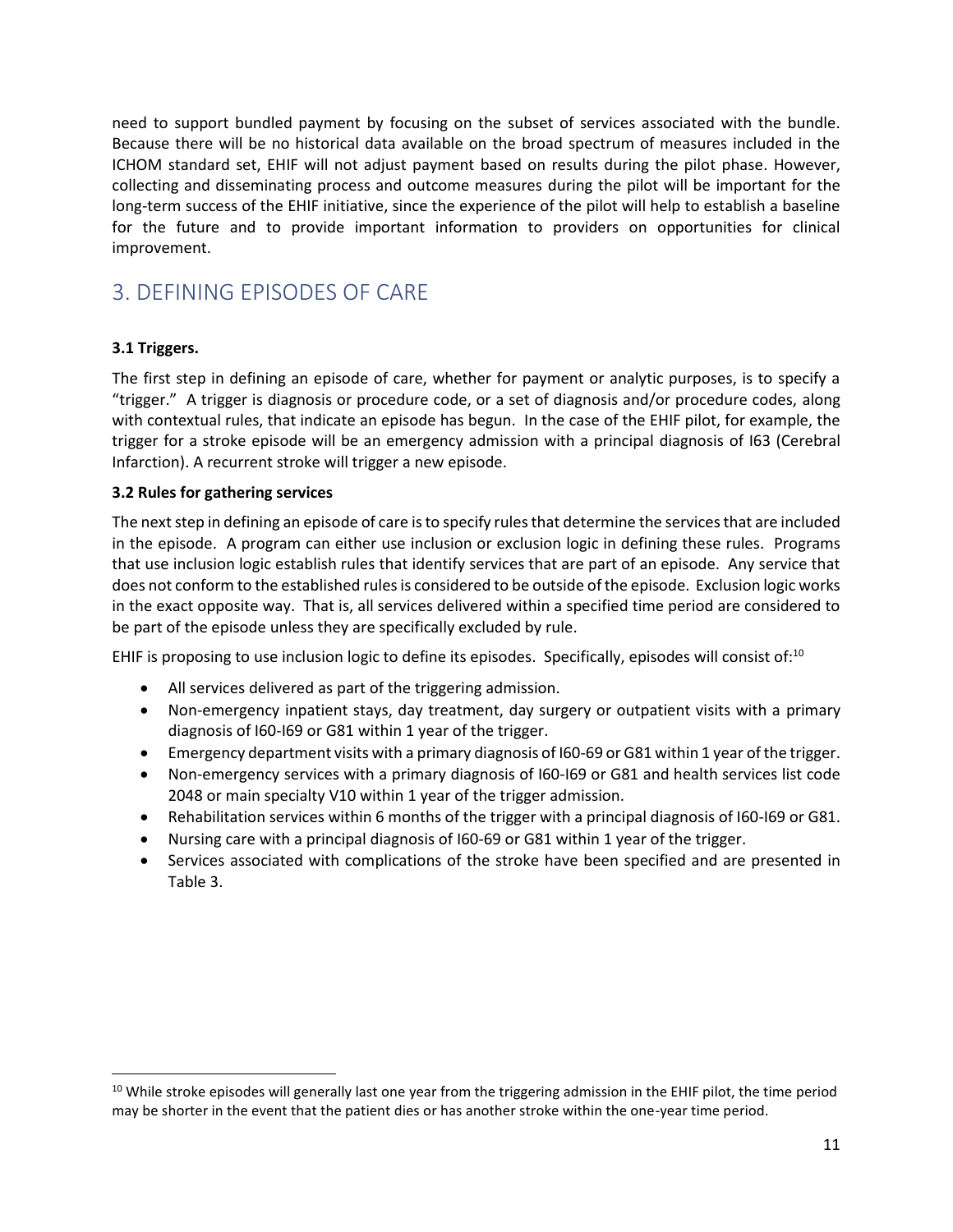<span id="page-15-0"></span>

| ICD-10 code main<br>diagnosis              | ICD-10 main diagnosis description                                                                                                                                                                                                                                                                          | Period during which the<br>main diagnosis is included<br>in the treatment route |
|--------------------------------------------|------------------------------------------------------------------------------------------------------------------------------------------------------------------------------------------------------------------------------------------------------------------------------------------------------------|---------------------------------------------------------------------------------|
| 126                                        | Pulmonary embolism                                                                                                                                                                                                                                                                                         |                                                                                 |
| L23, L89;                                  | Allergic contact dermatitis, pressure ulcer                                                                                                                                                                                                                                                                |                                                                                 |
| $180 - 182$ ;                              | Phlebitis and thrombophlebitis, portal vein<br>thrombosis, embolism and thrombosis of other<br>veins                                                                                                                                                                                                       |                                                                                 |
| J69                                        | Pneumonitis due to solids and liquids                                                                                                                                                                                                                                                                      |                                                                                 |
| J09-J18                                    | Pneumonia                                                                                                                                                                                                                                                                                                  | 0 - 30 days after hospital                                                      |
| 008, 007                                   | Sepsis                                                                                                                                                                                                                                                                                                     | discharg (valid at each                                                         |
| K22.8, K25, K26, K27,<br>K28, K62.5, K92.2 | Gastrointestinal bleeding                                                                                                                                                                                                                                                                                  | stage of treatment)                                                             |
| N10, N12-N13, N17,<br>N28.0, N30; N39      | Acute tubulointerstitial nephritis, Unspecified<br>whether acute or chronic tubulointerstitial<br>nephritis, Obstructive and reflux ophthalmic,<br>Acute renal failure, Other conditions of kidney<br>and ureter not elsewhere classified, Cystitis or<br>other inflammation of the bladder, Urinary tract |                                                                                 |

#### *Table 3: Services Associated with Complications of Stroke*

#### Source: EHIF

While the use of inclusion logic is more intuitive, it presents some challenges. Rules must be articulated precisely and without ambiguity. The rules also need to be updated and revised as the underlying coding systems change. Inclusion logic is also more conservative in the sense that it tends to exclude invoices where the relationship to the underlying episode of interest is ambiguous. Stroke patients often have one or more co-morbidities, such as atrial fibrillation, that can affect their treatment and the course of their condition. The inclusion logic specified by EHIF will generally result in the exclusion of cardiology services from the stroke episode definition. Such exclusions may be appropriate for reimbursement purposes, but EHIF may want to include the cost of treating co-morbidities for evaluation purposes to understand how improved stroke care affects the overall costs of treating stroke patients.

Exclusion logic provides a more expansive episode definition. It defines a time period, which can begin before the triggering event and ends sometime after the event, and then gathers all services into the episode unless they are specifically excluded by rules. For example, the BPCI-Advanced demonstration uses exclusion logic to construct episodes, but it excludes costs associated with blood and blood products, medical devices, and end-of-life care. For each type of episode, it also created a list of MS-DRGs that represent inpatient admissions that are unlikely to be related to the initial triggering event. Medicare then excludes the costs of readmissions for MS-DRGs that appear on this list.

Exclusion logic is easier to implement and maintain because it relies less on code-specific rules to determine the content of the bundle. It also creates more financial risk for providers, which in turn encourages greater emphasis on case-management over the duration of the episode. However, the purpose of the EHIF stroke pilot is to define and implement clinical pathways that will improve the care of stroke patients in Estonia. For that reason, the decision to rely on inclusion logic for the pilot seems appropriate, especially given the level of agreement between EHIF and the clinical community. Once the pilot is over, EHIF may want to re-visit how episodes are defined to simplify maintenance and to strengthen incentives for future cost-savings.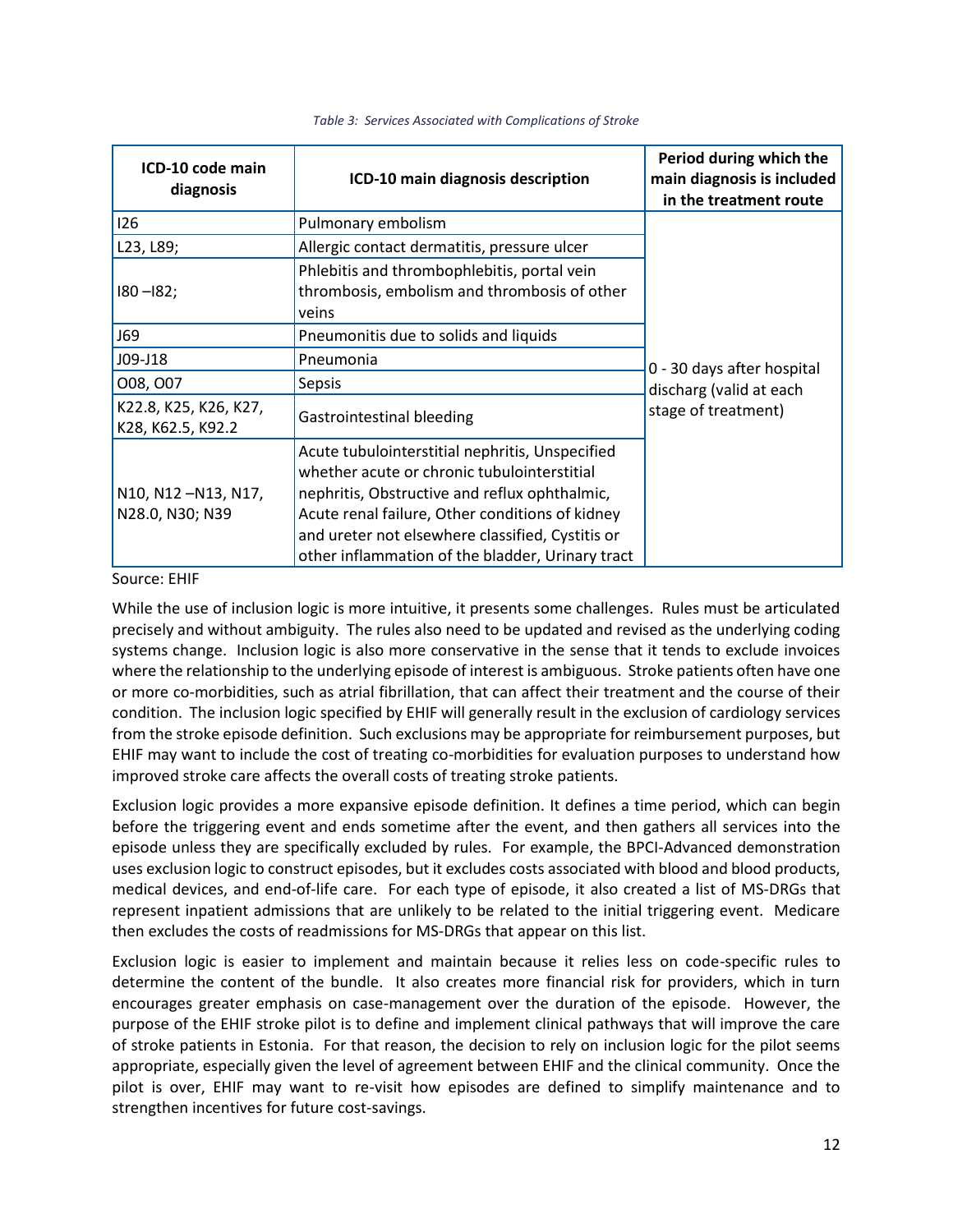**3.3 Length of Episodes.** The simplest and most common way to determine the length of episodes is to specify the duration *a priori*. At the same time, there are circumstances that require flexibility in determining the length of an episode. Not all patients survive the full length of the episode; their episodes end upon their death. In other cases, there may be compelling clinical information that the episode is not complete at the time it is scheduled to end, as would be case with a hospital readmission for the same underlying condition that triggered the episode. In these situations, the episode definition can extend the episode, terminate the episode at the start of the readmission, or exclude the episode entirely from reporting and analysis.

As a general rule, short durations are appropriate for acute events where an episode begins, treatment ensues, and the clinical problems is resolved within a relatively short time period. Longer durations are appropriate for chronic conditions that are never completely resolved by definition, and for acute conditions that require long-term clinical management. Regardless of the approach, definitions of episodes usually do not exceed one year because of the operational need to collect, analyze and report on data.

Current EHIF plans call for episodes to last for one year after the start of the triggering hospital admission. The duration will be shortened if the patient dies or has another stroke before the year is complete. $^{11}$  The decision to use a one year episode definition seems to be aligned with EHIF's interests in encouraging the use of rehabilitation, physiotherapy and social services to support patient recovery, given the long-term health consequences of acute strokes. In the pilot, a recurrent stroke will trigger a new episode and will receive a new bundled payment.

# **3.4 At-risk providers**

Bundled payment programs set a prospectively determined price for an episode of care and then hold one provider accountable for the costs incurred relative to the target price. Designation of at-risk providers is an important policy decision and an essential part of defining a bundled payment program. Bundled payment programs have taken a variety of different approaches to designating at-risk providers. Some place hospitals at risk; others place physicians at risk or allow the at-risk provider to vary by type of episode.<sup>12</sup>

EHIF has made a simple, and reasonable decision to place the hospital, where the initial emergency admission for an ischemic stroke occurs, at risk for the episode. In the context of the EHIF pilot, this decision will hold participating regional and central hospitals responsible for the cost, clinical content and outcomes of episodes where they initiated treatment for the acute stroke event.

# **3.5 Measuring clinical and financial outcomes**

EOCs are generally defined for analytic purposes. As discussed earlier, episodes are created to understand the health status of an individual or to group services into discrete bundles of care to study treatment patterns and their relationship to patient outcomes. Those outcomes can either be clinical (e.g., complication rates, mortality, length of episode) or financial (e.g., cost per episode). The episode definition (trigger event combined with rules to gather services) determine the invoices or patientphysician interactions that are part of the episodes and analysts can then look at a variety of outcome measures.

 $11$  Note that a recurrent stroke will not be excluded from the pilot and will trigger a new bundled payment.

 $12$  In its two BPCI demonstrations, the U.S. Medicare program adopted an even more complicated strategy. Because hospitals and groups of physicians could join the program separately, more than one provider could potentially bear risk for individual episodes. Medicare had to develop logic that determines which provider is at risk for any situation where more than one provider could "claim" the patient.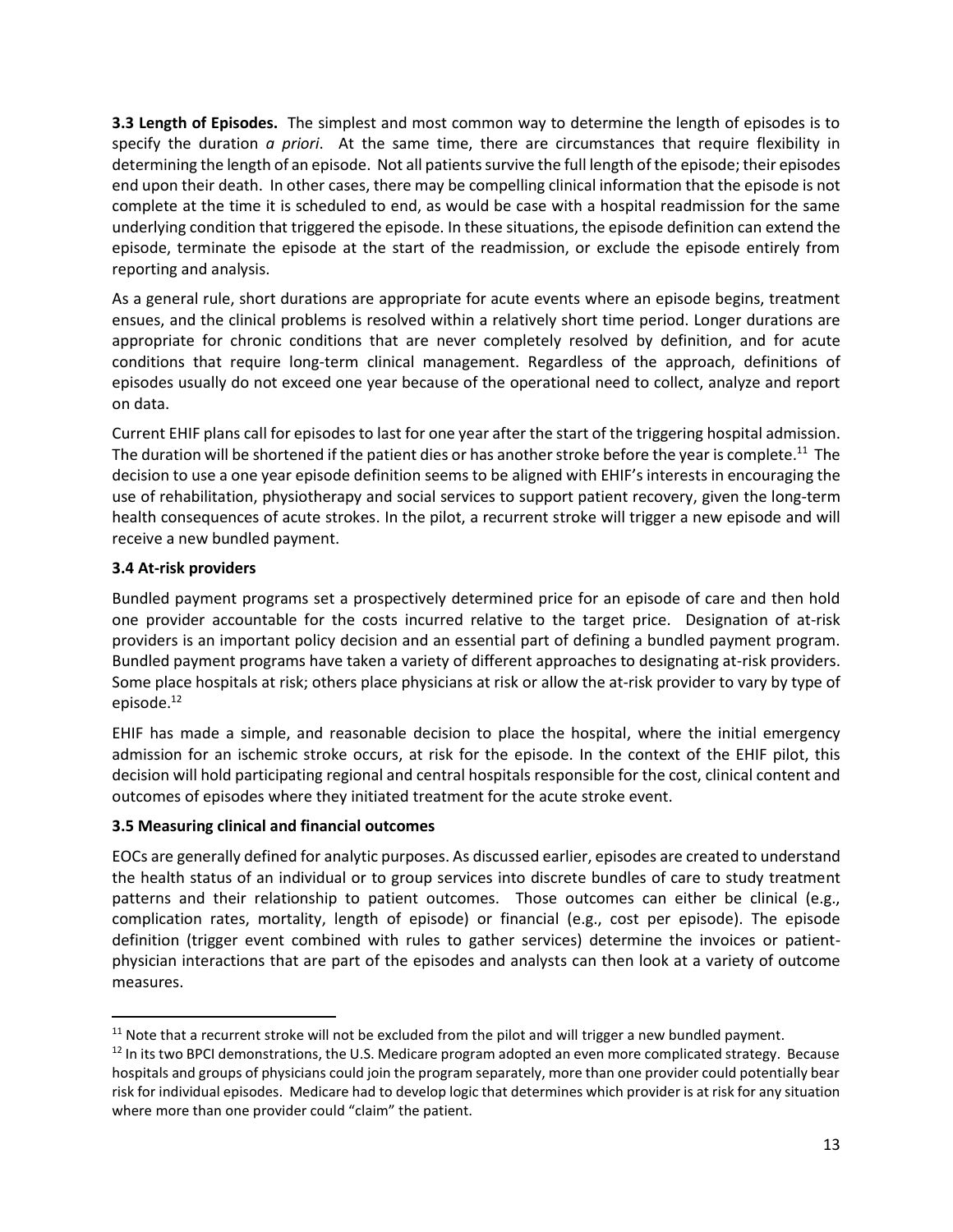The data used to measure outcomes can be drawn from a number of sources. The most common sources are insurance claims, medical records, and other types of administrative data. In some situations, providers may be asked to submit supplemental information through a medical registry or "no-pay" invoices, especially if routine administrative data do not provide enough detail to support outcome measures of interest. Examples of such supplemental information include patient satisfaction surveys, mobility assessments, and cognitive impairment scores.

Bundled payment requires the development of a target price for a bundle of services associated with an EOC. The target price can be derived from historical behavior, analyzed with the use of an EOC definition, or it can be set normatively based on a prescribed clinical protocol. An example of the behavioral approach would be to set the target price for stroke episodes at the median cost of episodes observed during a preceding two year period, stratifying the target by the DRG associated with the triggering hospital stay. The current EHIF proposal is an example of a more normative approach. Specifically, the current plan is to set the target price based on two years' historical fee-for-service utilization among stroke patients, but to supplement the historical record to adjust for missing and "insufficient" services based on clinical pathways developed for ischemic strokes. The target price will then be set as the average cost of episodes, pricing individual services at rates specified by the current fee schedule.

To calculate the bundled payment price, EHIF took into account all patients with a stroke in 2016 meeting the inclusion criteria for the bundle, and added all costs incurred within a year (including rehabilitation). To be considered the start of an episode, an admission needed to be preceded by a 360-day "clean period," meaning that there was no similar admission in the previous year. Since the current levels of rehabilitation are relatively low, EHIF is considering adjusting the price for rehabilitation based on new guidelines being developed. Currently the proposal is to calculate the price on the assumption that average inpatient rehabilitation should be 21 days and about 15% of patients will require outpatient rehabilitation. During the consultations, stakeholders identified several supply-side constraints related to rehabilitation, including low volume capacity. Successfully transitioning patients into post-acute rehabilitation and nursing services requires such services to be available. Some at-risk providers may have difficulty in accessing these services for their patients. At a minimum, EHIF may want to encourage applicants to describe the supply of post-acute services in their networks and to consider expanding training programs for rehabilitation and nursing services.

Determining the target price is a critical step in designing a bundled payment program. If the price is not properly aligned with the bundle definition, it can lead to provider resistance and discourage the delivery of clinically appropriate services. For this reason, it is important to benchmark target prices against historical data before providers are placed at risk. If historical data are considered incomplete or unreliable, then it is often reasonable to defer risk-bearing until additional data have been collected.

The episode definition itself may vary across outcome measures, even for the same clinical event. In the EHIF stroke pilot, for example, the clinical pathway may include primary care and social support services that are outside the scope of the services covered by the bundled payment *per se*. In effect, EHIF can use one episode definition to set the target price, and a more expansive definition to measure clinical outcomes, patient satisfaction, and, potentially, total cost of care. The written materials that EHIF has already shared with the World Bank identify process and clinical outcome measures that could be used in the stroke pilot, using indicators endorsed by the Council for Quality of Medicines Indicators, many already available in Estonia, and indicators of the ICHOM "stroke dataset". These include the percent of patients that: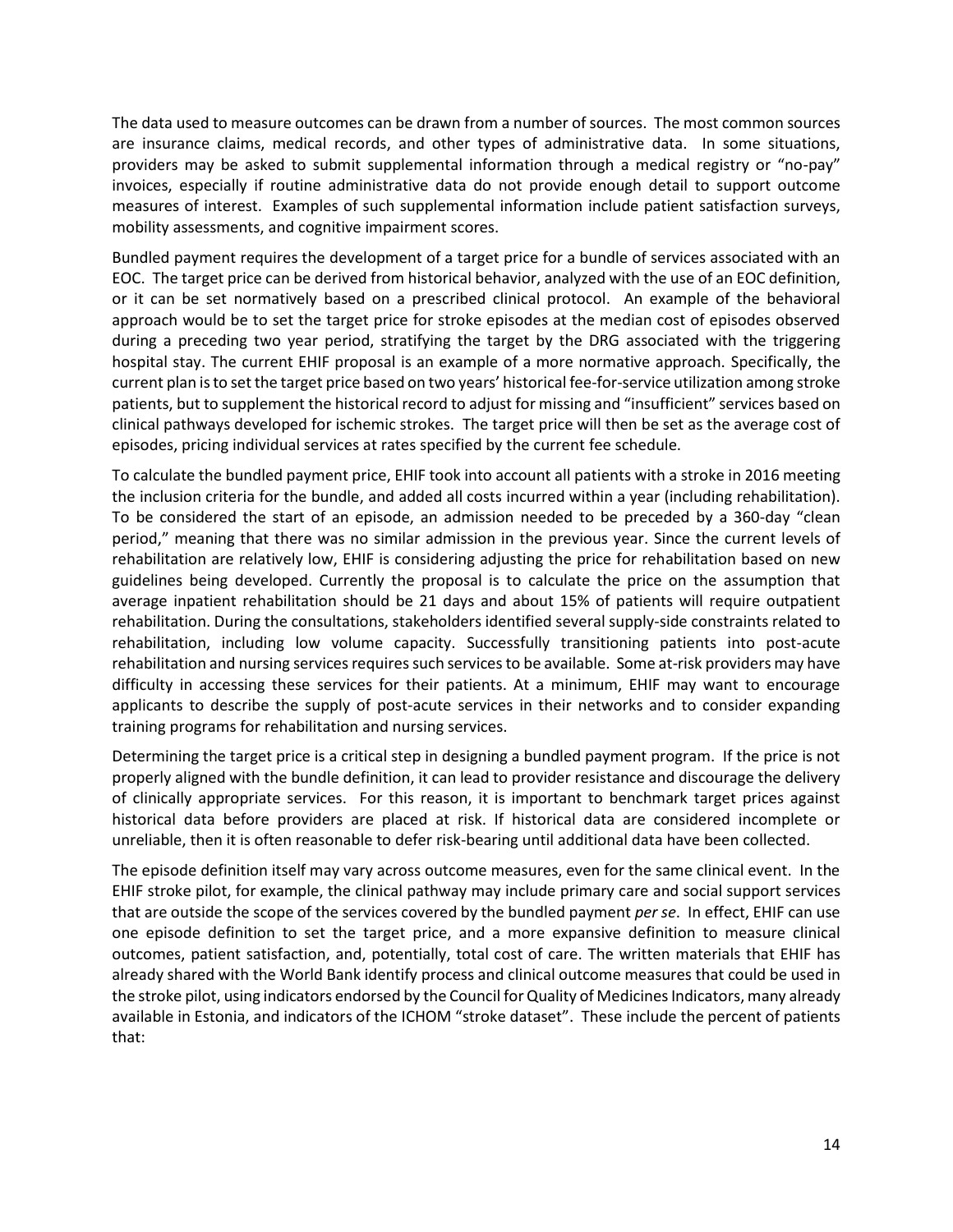- Die within 30 days of their acute onset;
- Undergo thrombolysis or thrombectomy;
- Receive a one-hour CT or MRI scan of the brain;
- Have carotid artery imaging performed with 96 hours of admission;
- Have a physiotherapist assess their mobility function within 48 hours of admission;
- Have their swallowing function studied within 24 hours of admission;
- Receive continuous oral anticoagulant therapy;
- Receive rehabilitation services;
- Die within 7 days, 30 days, 90 days or one year after discharge;
- Have an acute complication of care (Intracranial haemorrhage); and
- Report favourably on a variety of patient-reported outcome measures (PROMs).

These materials also indicate financial and process measures that could be useful for the pilot. These include length-of-stay and average cost measures per episode and by stage within episodes, as well as more focused utilization measures for the year following the trigger admission, such as the number of outpatient visits, the number of prescriptions, and the occurrence of repeat inpatient stays. The assessment of the choice of indicators for patients reported outcome is presented in Section 5.

#### **3.6 Risk-adjusting outcomes**

Health care analytics often involve comparisons between actual and expected performance, where the expectation reflects the demographic and clinical attributes of a patient as well as the environment or market in which services are delivered. "Risk-adjustment" is the term that is often used to characterize the way expected values are adjusted based on such factors.

Risk-adjustment is important in the context of the bundled payment program for several reasons.<sup>13</sup> Patients vary along many dimensions and risk-adjustment makes it possible to compare outcome measures across patients. The better the risk-adjustment model, the more likely clinicians and other stakeholders are to accept those comparisons as valid and reliable. Risk-adjustment also gives payer organizations more certainty about provider performance assessments and the impacts of their payment policies.

Bundled payment programs have used a variety of risk-adjustment strategies. One option is to sort episodes into categories and use group averages within those categories to set "expected outcomes," relying on the law of large numbers to control for difference across episodes within a category. This is the approach that EHIF is considering for its stroke pilot. Episodes would be grouped based on the age of the patient, and on how patients are treated during the triggering hospital stay (thrombolysis, thrombectomy, other treatment). EHIF would then set target prices based on group averages, adjusting for missing and insufficient services.

Another option is to develop a risk-adjustment model based on multivariate regressions estimated on historical utilization and claims data. The risk factors in these models can include patient demographics, as well as clinical information about pre-existing conditions, health-related behaviors, and prior use of medical services. The more complex approach strengthens analytic results but increases development and maintenance costs.<sup>14</sup>

<sup>&</sup>lt;sup>13</sup> Courtney et al. (2018) and Ellimoottil et al. (2016) examine the potential consequences of not including riskadiustments.

 $14$  EHIF also tested if co-morbidities, prior hospitalization, sex, age, or first service was associated with the episode cost. Among these, only sex and age were found to be statistically significant predictors of episode cost.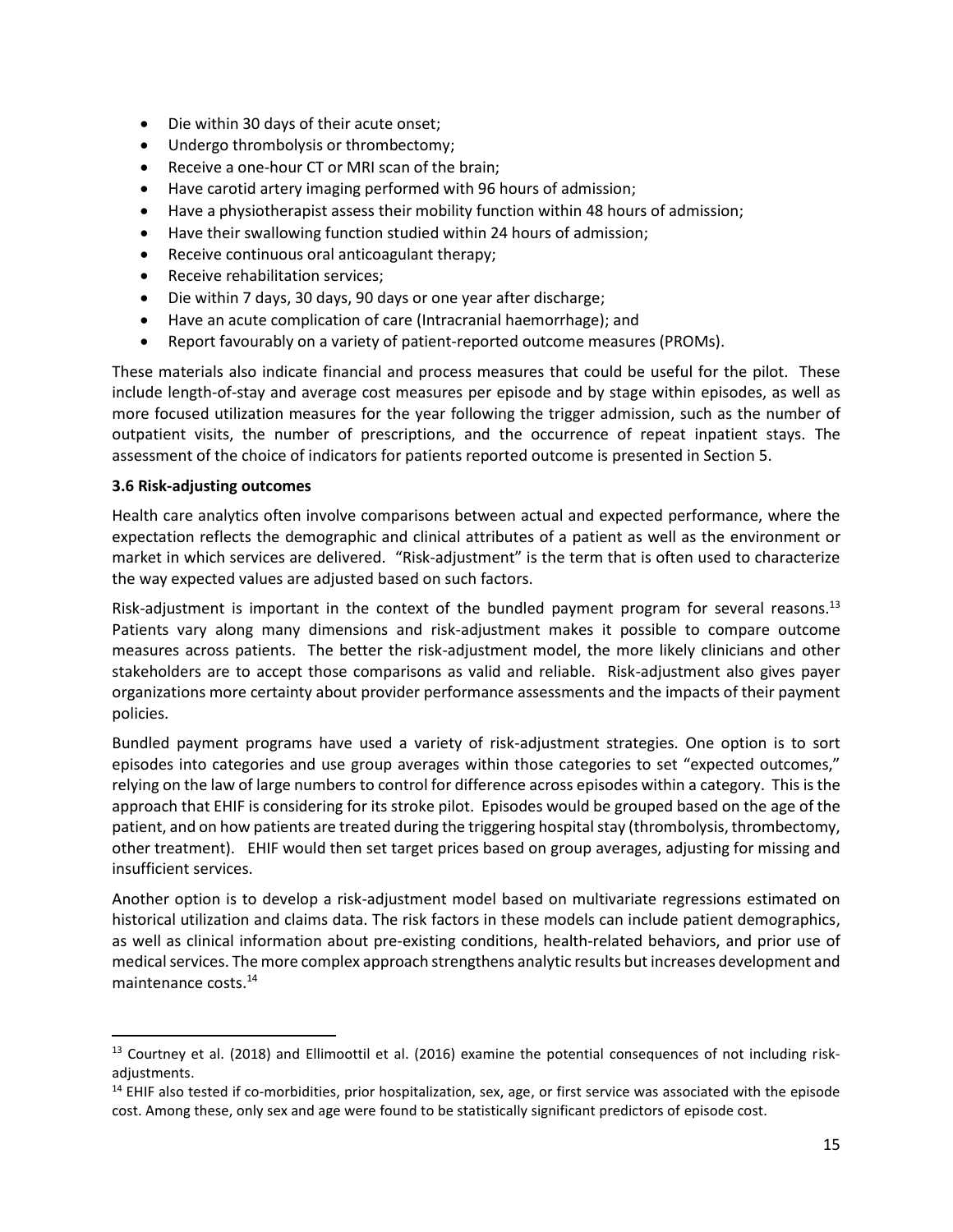Regardless of the risk-adjustment method that is used, most operational bundled payment programs exclude certain episodes that appear to be so different from the typical case that they can be considered "outliers." Outliers can be defined financially or clinically. Financial outliers are defined in terms of the distribution of actual costs per episode. For example, extremely low-cost episodes can be excluded by setting a low-cost fixed-price low-cost threshold (e.g., EUR 400) or set based on percentiles or confidence intervals. High-cost thresholds are usually set based on statistical criteria. By contrast, clinical outliers involve cases where a patient presents unusual clinical challenges due to co-morbidities. Typically, operational programs define clinical outliers as episodes with specific co-morbidities. Common examples include HIV/AIDs, active cancer, and transplant recipients. Using a sample from 2016-17, EHIF examined potential outliers and did not identify any significant outliers. <sup>15</sup> However, stroke severity or daily physical activity prior to stroke onset were not available in EHIF's dataset and could not be included in this analysis. Similarly, it was not possible to differentiate a patient hospitalized for a complication requiring urgent care from a patient hospitalized for a recurring stroke. Therefore, both cases have been excluded using a "clean period" of 360 days from the price calculation as explained in Section 3.5. However, a recurring event will trigger a new episode. Patients treated for a recurring stroke might differ from other patients from a clinical and/or financial perspective and impact the performance of the providers. Therefore, EHIF should consider further analytics once the data on recurrence become available or treat these cases separately during the pilot if outliers are expected.

# <span id="page-19-0"></span>4. OPERATIONAL CONCEPTS IN IMPLEMENTATION

The previous section described the various components of an episode-based payment program, starting with the triggering event, the rules that govern the scope of the services that are grouped into the episode, and the associated financial and clinical outcome measures. While these components are important, the success of an episode-based payment program depends critically on decisions about how it is implemented. This section describes some of the key operational issues that EHIF will want to address as it moves forward with its stroke pilot program.

# **4.1 Clinical pathways**

In most situations, episode-based payment programs are designed to create incentives that will drive changes in the way that target populations are treated. The goal is to improve efficiency and effectiveness in clinical decisions. For that reason, it is important for clinicians to be involved early in the planning process to ensure that episode definition is in line with the current state of the art and adjusted to local Estonian context as needed. It also helps providers to understand the goals of the payment program and to earn support for the effort. Finally, it helps to identify clinical leaders who can serve as allies and lines of communication during the implementation phase of the program.

Physician engagement often takes place around the development of a written clinical guidelines or pathway. Such documents summarize the current state of knowledge, describe how patients should be evaluated and treated, and potentially identify opportunities to deliver care more efficiently and effectively than current practices. The clinical pathway can become a "living document" to be modified and updated over time in response to changes in market conditions and technology. It also serves as the

<sup>&</sup>lt;sup>15</sup> To identify clinical outliers, EHIF applied the Charlson co-morbidity index to test for the differences in prices. This index gives a high score for patients with AIDS, metastatic solid tumors, and other non-mild chronic conditions. EHIF did not observe statistically significant differences between patients with this index compared to other patients.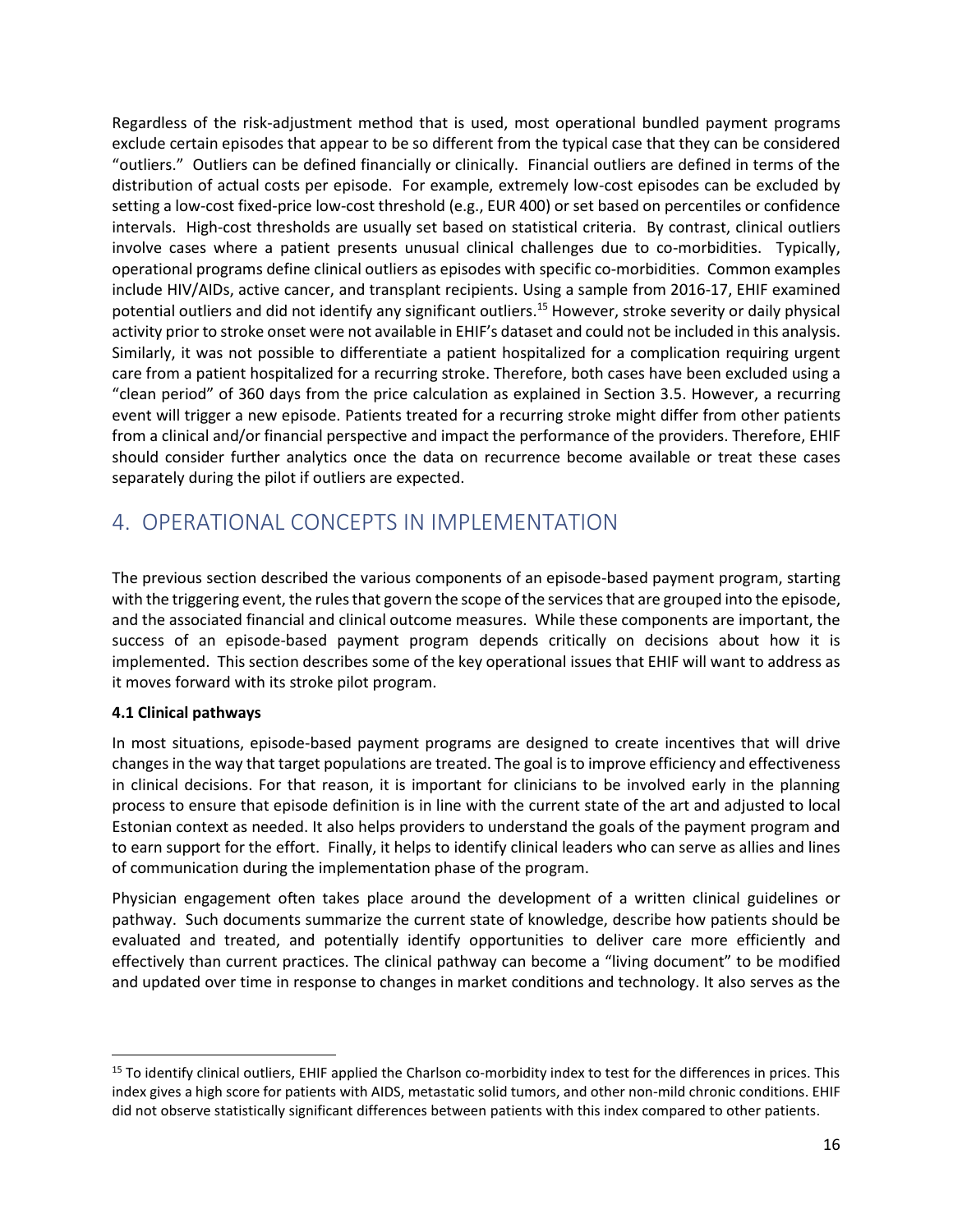foundation for developing an episode definition and for determining process and outcome measures that will be needed to help change clinical practice and evaluate the impact of new payment policies.

As discussed in Section 2, EHIF has already been working with neurologists in Estonia on a variety of planning activities for the proposed stroke pilot program. Physician engagement has helped to create a shared understanding of what will be required to improve care for stroke patients. Specific steps include:

- Channeling more patients into specialized stroke units and centers;
- Adopting clinical guidelines for treating patients experiencing an acute ischemic stroke;
- Developing a care coordination function to coordinate services across providers during the episode of care; and
- •
- Enhancing follow-up care for stroke patients by increasing the use of post-acute rehabilitation services.

Currently, Estonian providers are following European Stroke Organization guidelines, and most of the monitored clinical indicators are derived from these guidelines. As such, EHIF is able to use proxy measures for monitoring adherence to clinical guidelines.<sup>16</sup> Further work is needed to ensure effective implementation and adherence to clinical guidelines (including any needed modifications of European Stroke Organization guidelines based on the Estonian context).

### **4.2 Claims processing**

One of the critical issues in developing a bundled payment program is how to manage the invoicing and claims management for services included in the bundle. There are two possible approaches. One approach requires an at-risk provider to submit a claim that covers all of the services in the episode; the payer reimburses at-risk providers, who in turn compensate other providers involved in the episode.<sup>17</sup> The alternative is to require all providers to submit claims for reimbursement exactly as they did prior to implementation of the bundled payment program. The payer then develops a retrospective analytic function in which they reconcile the actual costs of each episode against target prices and then resolve differences in a subsequent financial transaction.

While the first of these approaches may seem more compatible theoretically with the idea of "bundled payment", it tends to be difficult to implement on a practical level. It forces the at-risk provider to take on the role of an insurer or third-party payer, a role for which they may not be fully prepared. One simple problem is that the at-risk provider may not know whether a patient is part of a bundled payment program when the patient is admitted. Further, the insurance function involves many more activities than simply receiving invoices and sending money; other functions include network development, contracting, data management and reporting. These difficulties are one of the reasons that Model 4 in the BPCI program was not successful.

In practice, many bundled payment programs have found it easier to maintain historic claims management workflows and to build an analytic and reporting function on the back end of claims processing systems. This means that only one organization needs to make substantial changes to its IT. Providers continue to focus on treating patients while insurers continue to operate as usual. The only change is the creation of a periodic, retrospective reconciliation process. Note that this retrospective approach has the advantage of being compatible with a variety of episode-based payment models. This

<sup>&</sup>lt;sup>16</sup> A patient record audit could also be conducted to measure adherence to European Stroke Organization guidelines.  $17$  In some examples of bundled payment, providers who are not at risk are still required to submit "no-pay" insurance claims containing clinical information about the case and the services that they delivered.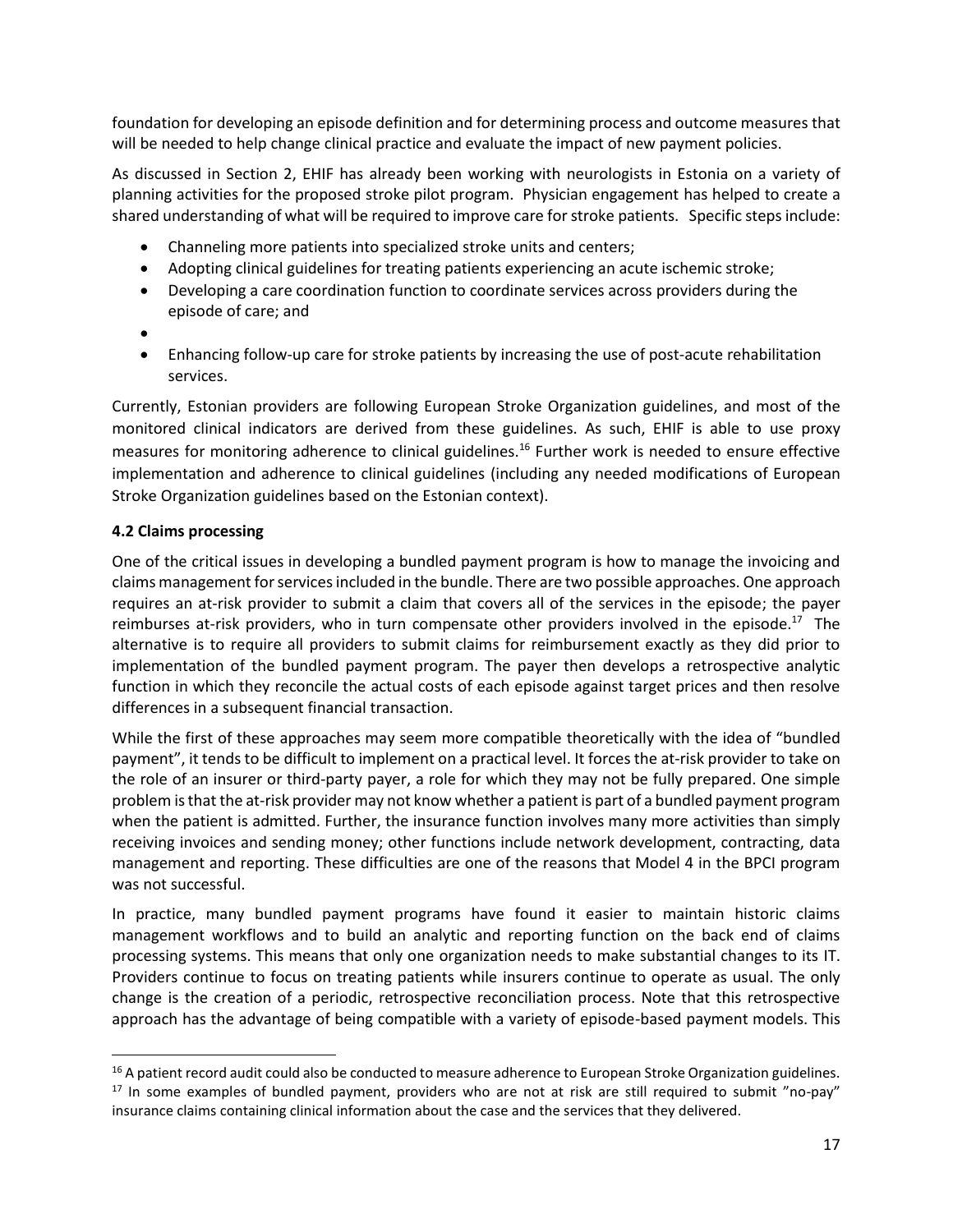enables payers to transition to bundled payment over time. It is our understanding that EHIF and its stakeholders have decided to use the retrospective approach for the stroke pilot, while potentially transitioning to a prospective model at some point in the future.

### **4.3 Reporting**

Another key to success in bundled payment is to develop a set of reports that help at-risk providers identify opportunities to reduce costs and improve outcomes. Typically, such reports identify the patients for which the provider is responsible, the services they received, and the outcomes associated with their care. The reports compare the provider's individual performance to their peer group as well as to the standards articulated in clinical pathways. Such reports enable providers to understand the basis for their performance assessment, identify areas where their performance can improve, and engage in discussions with external partners with whom they work to deliver services.

The development of such reports does not depend upon the implementation of bundled payment. In fact, these types of reports are often developed well before the details of a bundled payment program are finalized. This strategy enables providers to understand how they are performing, in comparison to clinical standards and their peer group, during a baseline period so that they can prepare for – and take full advantage of – opportunities created by bundled payment programs.

### **4.4 Payment for improving coordination of care**

There are several forms of payment that can improve the coordination of care; not all require payers to set a single fee in advance for the entire set of services needed to manage an episode of care. What different episode-based payment models have in common is the episode definition, a clinical pathway, outcome measurement, and reporting. In general, a payer should focus on designing a payment model that uses the episode framework to incentivize behaviors that it wants to encourage.

Episode-based pay-for-performance is one example of this approach. This model combines a basic feefor-service payment system with incentive payments or adjustments in fee schedules based on how well providers perform against a set of episode-based performance objectives. In the case of stroke patients, for instance, each of the outcome measures identified in Section 3.5 could serve as the basis for a bonus payment or rate adjustment in the current EHIF fee schedule. Provider-specific reports could still be used to help guide at-risk providers to drive performance improvements in stroke care.<sup>18</sup>

A similar option is to reimburse at-risk providers for care coordination that spans different phases of treatment and provider settings. Care coordinators can be hired to oversee treatment throughout the episode, armed with information available from provider-specific reports. The cost of the care coordinators can be covered partially from a set, per-episode fee with additional monies available from a shared savings program or a bonus arrangement tied to achieving specified clinical objectives.<sup>19</sup>

Bundled payment, in which an at-risk provider receives a fixed payment in exchange for delivering all of the services associated with an episode of care is most appropriate in circumstances where the health plan or payer wants to reduce costs or achieve other efficiencies by rationalizing the delivery process (e.g., substituting home health services instead of admitting patients to a skilled nursing facility). Incentives to improve value can be enhanced by adjusting payments based on clinical performance, or even making bonus payments contingent on meeting clinical performance standards. It is our understanding that EHIF plans to implement the data collection and reporting necessary to measure clinical performance

 $18$  See McDonald and others (2012) for further discussion of integrating quality metrics into payment policy.

 $19$  Several participants in U.S. bundled payment programs have developed this case-manager role, labelled as a "nurse-navigator" or a "patient advocate."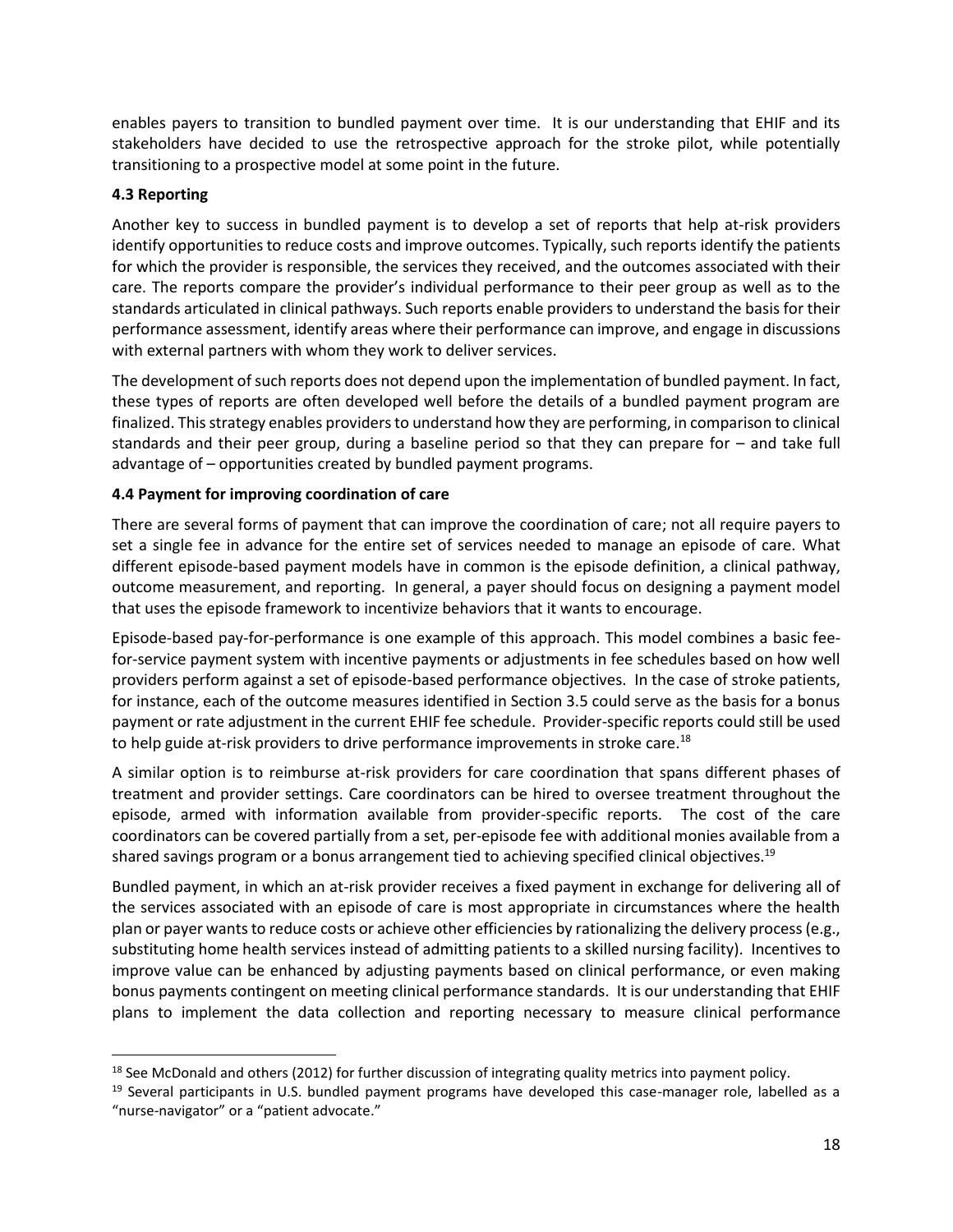(including patient-reported outcomes) during the stroke pilot, but it does not plan to adjust payment to providers based on clinical performance metrics. EHIF should recognize that this approach means that the objectives of the EHIF initiative and the incentives of the payment system may not be aligned properly. One way to mitigate this risk is to move aggressively on its PROMIS-10 and ICHOM standard set implementation and reporting for both internal monitoring and for provider benchmarking.<sup>20</sup>

### **4.5 Other operational issues**

Several other aspects of episode-based payment should be mentioned in this discussion. One is documentation. Episode-based payment typically involves multiple providers operating in different environments, often independent of one another. Transparent, publicly available documentation ensures that all parties understand program goals, performance standards, and the processes that will be used in the program. Documentation should be sufficiently detailed that financial calculations and performance scores can be replicated from a common set of data.

Another issue that arises in any payment system that is based on clinical information has to do with updates and maintenance. It is helpful to agree on a maintenance schedule in advance of the implementation date, so that all parties understand the rules under which they will be operating, how long those rules will be in place, and what changes are likely to occur in the next update cycle.

Finally, complex payment systems benefit from an explicit governance and dispute resolution framework. Mistakes and misunderstandings occur, and it is helpful to agree on how disagreements will be resolved in advance. As parties gain experience with episode-based payments, a body of shared knowledge will develop, and the frequency of those disagreements will likely decline. However, the introduction of any new payment system often creates unforeseen issues that need to be addressed.

# <span id="page-22-0"></span>5. PATIENT REPORTED OUTCOMES METHODOLOGIES

To complement the suite of measures that will be used to assess the quality and outcomes of stroke care, a module of patient-reported outcomes will be included. Patient-reported outcomes are critical to fully understand health system performance and are increasingly finding their place in health sector performance frameworks internationally. This pilot offers a valuable opportunity, therefore, to build Estonia's experience in systematizing use of these important metrics.

There are, however, many tools available to measure patient-reported outcomes, whether relating to general health or specific conditions/procedures. In this pilot, EHIF has principally considered the choice between EQ-5D and PROMIS, both well-established and used internationally, opting in the end to use PROMIS. The EQ-5D tool comprises five questions relating to five dimensions of well-being: mobility, selfcare, usual activities, pain/discomfort, and anxiety depression. The PROMIS comprises a core set of questions to assess common outcomes such as pain, fatigue, emotional distress, physical functioning, social role participation. Commonly used sets of questions within PROMIS include the Global Health Instrument (10 questions) and the PROMIS Adult Profile Instrument (29 questions).

PROMIS has several advantages. It was first developed as a research tool and, as such, has undergone rigorous testing of reliability and validity in diverse patient groups using sensitive statistical models, including item response theory. The PROMIS instrument yields a scaled numerical score, meaning that it can be used to detect meaningful change in a patient's health over time. This is important in the care of

<sup>&</sup>lt;sup>20</sup> The following section contains a more detailed discussion of clinical performance measurement and data collection, especially in the context of patient-reported outcomes.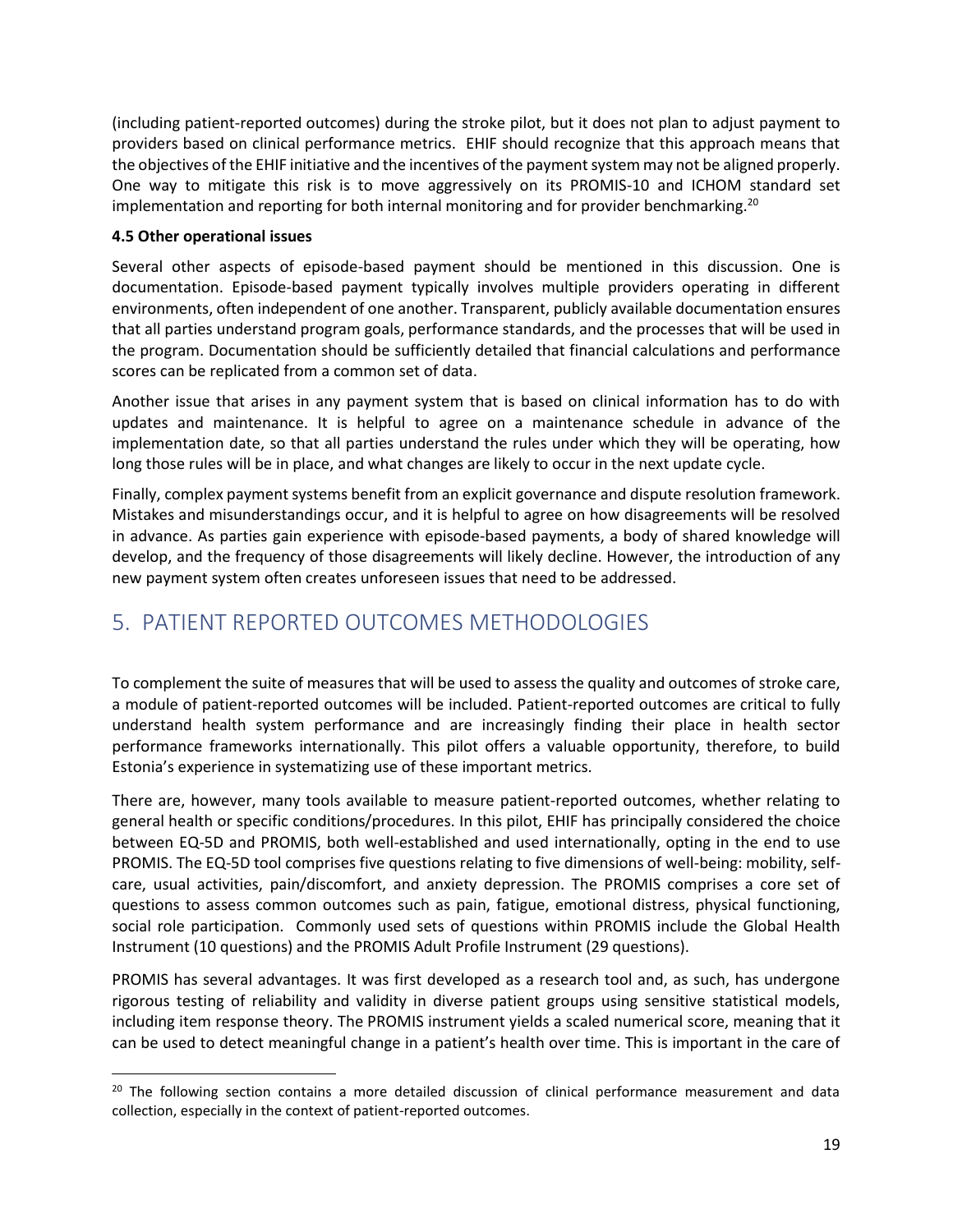patients with stroke, where successful rehabilitation is a critical outcome (that health insurance funds may want to reward). Furthermore, PROMIS measures multiple domains of health and well-being (not just physical health). This is important for a complex, chronic condition such as stroke where mental health is substantially affected and requires specific care.

Two minor drawbacks to PROMIS should be mentioned. First, PROMIS is not as well-established internationally in routine clinical use as EQ-5D (perhaps because PROMIS was developed as a research instrument, rather than an instrument for patient or system management). This may limit EHIF's ability to benchmark Estonian scores with international comparators. However, this may not be a priority for EHIF. In any case, the situation is changing as increasing numbers of national and sub-national health systems opt to use PROMIS as a routine clinical measure; tools to convert between PROMIS and EQ-5D scores also exist, although they are only moderately successful (Revicki et al, 2009). Furthermore, ICHOM's adoption of PROMIS in its outcome set for stroke patients is likely to accelerate international use. Second, PROMIS yields a numerical score, in contrast to EQ-5D's visual-analogue score (like a thermometer, which can be easily understood by patients and caregivers). Straightforward algorithms, however, are available to convert PROMIS results into EQ-5D scores or equivalents. It should also be noted that comparative ease of use is *not* a drawback that disadvantages PROMIS, as is sometimes believed. Although the PROMIS Global Health instrument contains more questions than EQ-5D, the overall word-count (in English) is less, and both instruments take the same time (two minutes, on average) to complete.

EQ-5D, as already mentioned, has a good track-record of successful system-wide use in routine clinical care. It is a routinely and frequently used patient-reported outcome instrument in Canada, Sweden and England, for example – three dynamic and innovative health systems that are important benchmarks for Estonia. Disadvantages are, though, that EQ-5D predominantly measures physical health. It has also been found to be less valid, reliable and responsive to change in a patient's well-being over time than other instruments.

Overall, PROMIS is an appropriate patient reported outcome measurement tool for EHIF to choose for this pilot. Questions that EHIF should consider going forward, however, are:

- What further conditions will be included in future bundled-payment pilots, or other reforms that seek to measure and reward quality and outcomes?
- How important is international benchmarking to EHIF?
- What broader plans does EHIF have to integrate patient-reported experiences and outcomes into routinely collected health system statistics? How should this pilot fit into those plans?

EHIF's choice of instrument should be future proof and, ideally, internationally comparable. If hip/knee replacement, for example, are likely candidates for a future bundled-payment pilot, it is worth noting that EQ-5D is currently the more commonly used instrument in OECD health systems.

# <span id="page-23-0"></span>6. ASSESSMENT AND RECOMMENDATIONS

The EHIF and its partners in this effort have accomplished much good work in preparing to initiate a pilot program for stroke care in Estonia. There is a well-designed definition of a stroke episode pathway with clear rules for triggering the episode, gathering services around the initial hospital stay, terminating the episode, identifying at-risk providers, and calculating relevant outcome measures (both clinical and financial). The absence of a strong risk-adjustment model is understandable, given data limitations associated with missing and insufficient services, as well as the scope of the changes that EHIF wants to encourage. The risk-adjustment for clinical and financial performance should be refined as new data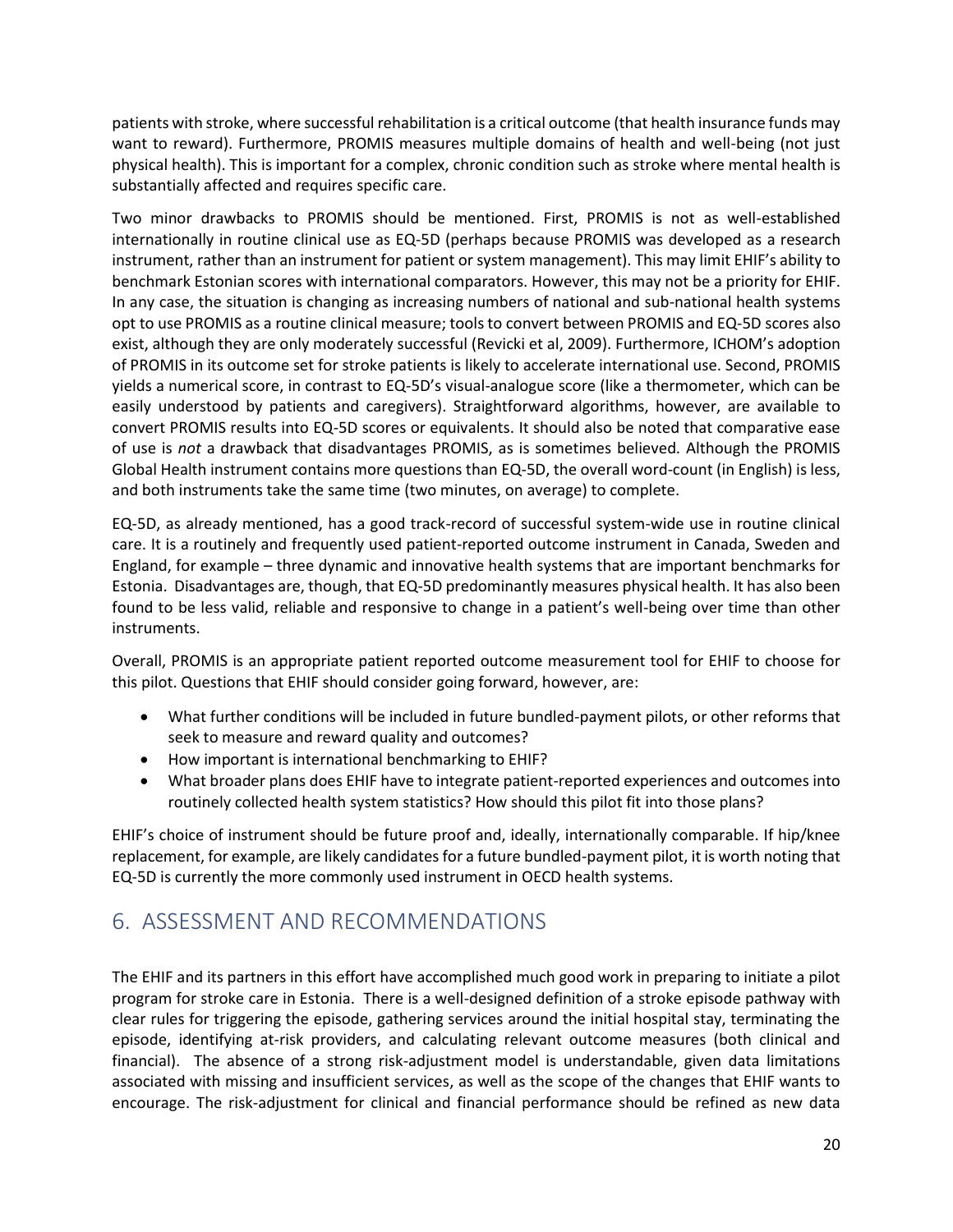collected during the pilot become available, for example on recurring stroke. Based on a review of the proposed pilot and understanding of other bundled payment programs, EHIF should consider the following suggestions for refining the current plan in Estonia.

6.1 *Finalize the adoption of clinical guidelines*. EHIF has been working closely with the physician community throughout the development of the pilot program, and needs to continue that work to ensure that the guidelines covering the acute and post-acute care period that underlie the pilot are finalized and aligned with the bundle definition. It appears that the focus to date has been more on improving care coordination. Given the relatively high stroke mortality in Estonia, it is important to ensure that providers are delivering appropriate and coordinated care according to established guidelines and pathways.

6.2 *Distinguish more clearly between the bundle used for payment purposes and the episode definition that will be used for performance measurement.* EHIF has been properly cautious in defining the scope of the initial payment bundle, but there is no necessary reason to limit outcome measures or the evaluation of financial performance to services included in the payment bundle. EHIF can draw this distinction explicitly from the outset of the pilot.

6.3 *Further develop and deploy provider-specific performance reports*. Publicizing performance data on hospital quality is a powerful tool and has been found to improve the quality of care by stimulating hospitals to improve their performance and introduce quality improvement activities (even in the absence of financial incentives) (Hibbard et al., 2003; Lindenauer et al., 2007; Fung et al., 2008). Performance reports enable providers to understand for which patients they are accountable, the services they receive and their collective performance in terms of clinical and financial outcomes. Performance should be presented in relation to standards associated with the clinical pathways and actual peer group outcomes, including patient reported outcomes. EHIF already publishes a set of quality indicators for neurology patients. These contain a limited number of outcomes, however, and no patient-reported outcomes. Continued development of this indicator set, in collaboration with the provider community, will enhance the impact of these reports.

6.4 *Consider clinical as well as financial outliers in operationalizing the pilot.* It is necessary to use historical data to develop performance standards and target prices, but data can be messy, and it is difficult to anticipate all situations that can create anomalous results. EHIF plans to exempt episodes that cost more than EUR 100,000 from the pilot, but it may also want to exclude certain patients entirely based on co-morbidities such as transplant status, HIV/AIDS, or active cancer.

**6.5** *Adopt a retrospective bundled payment approach.* Based on international experience, paying at-risk providers and requiring them to distribute funds to other providers involved in stroke cases may create challenges for the pilot. There is also a risk that hospitals may not make all of the operational improvements needed for successes, given the temporary nature of the pilot. Leaving current payment processes in place, and simply adding a back-end reporting function onto the EHIF systems, will be simpler to implement. It is also consistent with a phased approach to implementation.

6.6 *Consider phasing in the pilot program over a period of time.* The proposed timeline is ambitious. EHIF could begin, for example, with a "reporting only" baseline period, followed by a period in which providers are incentivized financially for meeting certain clinical performance standards. At the same time, we note that EHIF is already supporting case-management through its innovation fund. The current plan appears to call for implementing a bundled-payment arrangement with two-sided financial risk without any adjustments for changes in outcomes or clinical processes. EHIF's intent with the proposed pilot is to pursue a multi-dimensional reform involving improvements in financial and clinical outcomes. The danger with the current plan is that incentives under bundled payment to pursue cost-savings may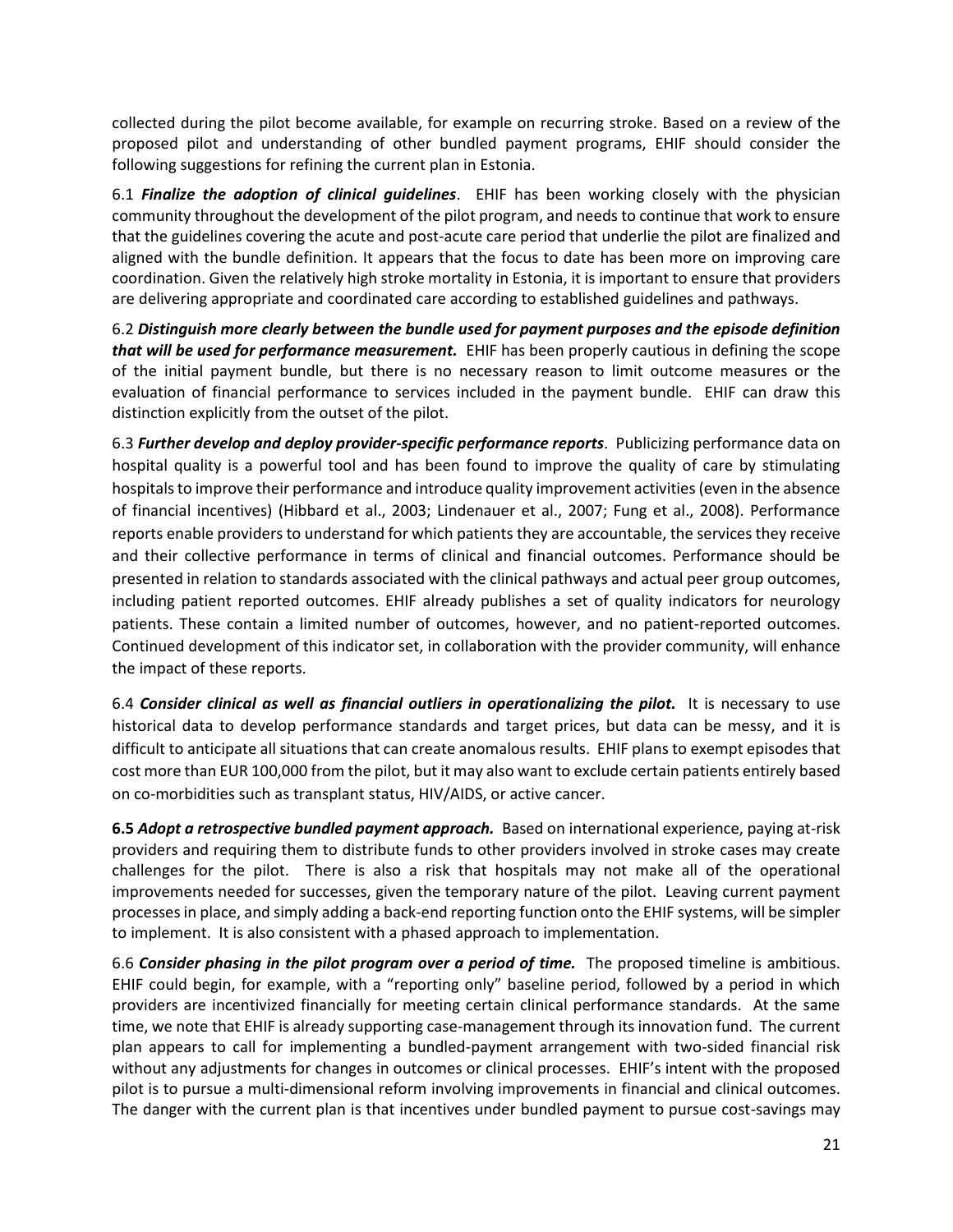discourage clinical improvements. A phased approach with an initial reporting-only period could help to mitigate the risks of a payment model that rewards savings without any adjustments for clinical performance. In the long run, it may be better to delay actual financial incentives tied to average costs per episode until EHIF is comfortable with provisions for clinical changes and reporting.

6.7 *Develop a formal documentation system with version control that is available to EHIF and its at-risk providers.* At a minimum, this system would include clinical pathways, episode definitions, specifications for calculating performance measures, and report templates.

6.8 *Formalize agreements between EHIF and its at-risk providers regarding maintenance schedules and dispute resolution in the pilot program*. It is possible that such issues can be addressed under current arrangements. If not, it is a good idea to address them at the start of the pilot, when there is little urgency to the discussion.

# <span id="page-25-0"></span>7. POTENTIAL EVALUATION OPTIONS

To evaluate the pilot, EHIF could adopt a mixed methods approach, using qualitative and quantitative data. An interrupted time series (ITS), a quasi-experimental design, is particularly well suited for this type of intervention. In an ITS, a time series of a particular outcome of interest is used to establish a trend, which is interrupted by an intervention. The counterfactual, or the expected trend in the absence of an intervention, provides a comparison for the evaluation by estimating any changes after the introduction of the pilot. ITS has been frequently used to examine the effects of population-based interventions for which it is not possible or practical to conduct a randomized trial. In addition, administrative data can be used for an ITS evaluation.<sup>21</sup>

After controlling for the baseline trend and other covariates, the ITS models can be used to evaluate the impact of the bundled payment on pre-specified outcomes of interest. For the bundled payment pilot, the main outcomes of interest could include length of stay, 30 or 90-day readmissions, mortality, provision of thrombolysis or thrombectomy, number of outpatient visits, and whether the patient received rehabilitation care. The choice of outcomes will depend on the availability of historical claims data to establish a pre-intervention trend and the frequency of occurrence. ITS is most suitable for short-term outcomes that are expected to change relatively quickly after the introduction of the pilot or within an identified time period. For example, mortality may be a rare event and would not enable detecting statistically significant differences over a short period of time. Hospital claims data for select outcomes could be aggregated on a monthly basis to examine changes before and after the introduction of the bundled payment pilot. It is recommended that the pre-intervention period at a minimum include the two years prior to the pilot. ITS can be applied to the four hospitals that are participating in the bundled payment pilot and the innovation fund, however, due to small sample sizes it will be difficult to disentangle the effect of bundled payment separately from the innovation fund. Since hospitals will only begin to collect patient-reported outcome measures once the pilot begins, it will not be possible to include these measures in the ITS analysis.

As an alternative to the proposed ITS approach, EHIF could apply a difference-in-difference methodology to all six hospitals providing stroke care. To ensure validity, several assumptions must be met: intervention (i.e. enrollment in the pilot) is unrelated to outcome at baseline; treatment and control groups exhibit

<sup>&</sup>lt;sup>21</sup> See Lagarde (2011) and Bernal et al. (2017) for a more detailed methodological explanation of ITS.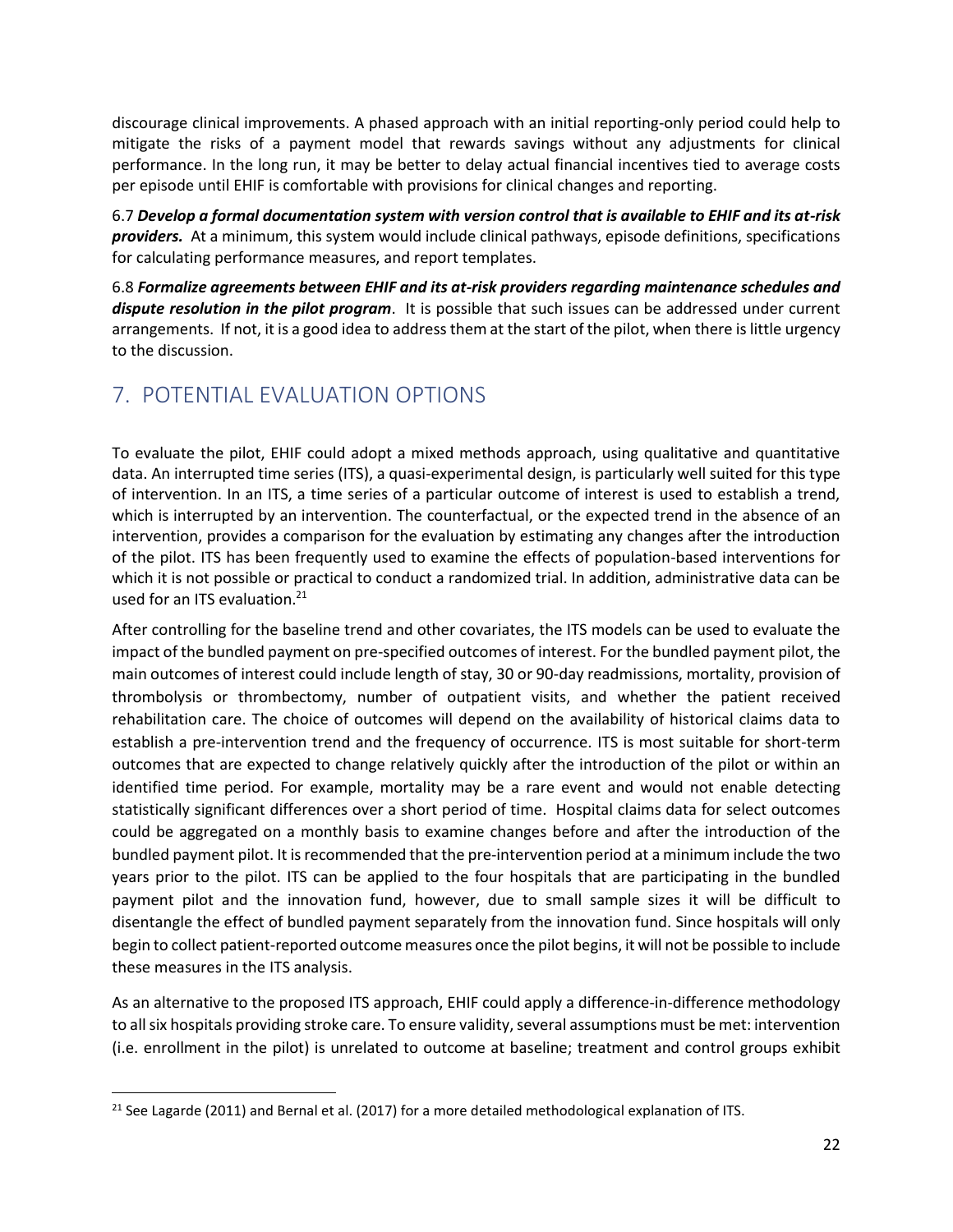parallel trends in outcome over time (i.e., in the absence of the pilot, the difference in outcome between participating and non-participating hospitals is constant over time); the composition of the treatment and control groups does not change; and there are no spillover effects. To ensure that the parallel trends assumption holds, EHIF should inspect the trend in monthly outcomes during the past two years for both groups of hospitals. If the assumption holds, a difference-in-difference approach could be used to compare performance of the three selected hospitals versus the other hospitals not participating in the pilot. Randomization at the patient level (within each facility) is not suitable, as it may create confusion and dilute the incentives for providers. In addition, it may also raise ethical concerns for patients.

To evaluate the performance of hospitals selected for the service delivery innovation fund, EHIF could monitor monthly outcome performance indicators and benchmark the performance with other hospitals. Due to small sample sizes, it will not be possible to conduct a rigorous econometric evaluation of the service delivery innovation fund to identify the specific elements associated with observed changes. A process evaluation, supplemented by qualitative information, would be more appropriate and would help to understand the processes behind the piloted interventions.

In addition to the ITS analysis, EHIF could implement a patient experience survey to examine changes in patients' perceptions and experiences with stroke care as a result of the bundled payment pilot and organizational changes.<sup>22</sup> The survey should be implemented at two points in time: before the introduction (or at the very beginning) of the bundled payment pilot to establish a baseline, and at the end of the pilot. The gaps in patient experience identified through the survey could be complemented with qualitative data.

The qualitative component could include structured interviews with patients and providers to assess coordination of care, patient pathways, and implementation challenges. For hospitals receiving additional funds through the service delivery innovation fund, the qualitative interviews would assist EHIF in identifying the procedural elements associated with observed changes.

Importantly, the evaluation should also attempt to examine the unintended consequences of the pilot. In particular, given the limited capacities to deliver rehabilitation care, it would be important to monitor access to rehabilitation care for non-stroke patients.

The evaluation should be conducted by an independent third party. Clear guidelines and triggers for ending the pilot prematurely in case of declines in quality of care should also be established.

 $22$  It is important to distinguish between patient experience and patient satisfaction. While patient satisfaction surveys tend to measure whether patient's expectations were met and how the patient felt about their care, patient experience surveys attempt to measure whether something that should happen in a health care setting actually happened or how often it happened. As such, patient experience surveys are an important instrument to measure process quality. A number of instruments are available to measure patient experience (Beattie et al., 2015). For more information see:<https://www.ahrq.gov/cahps/about-cahps/patient-experience/index.html>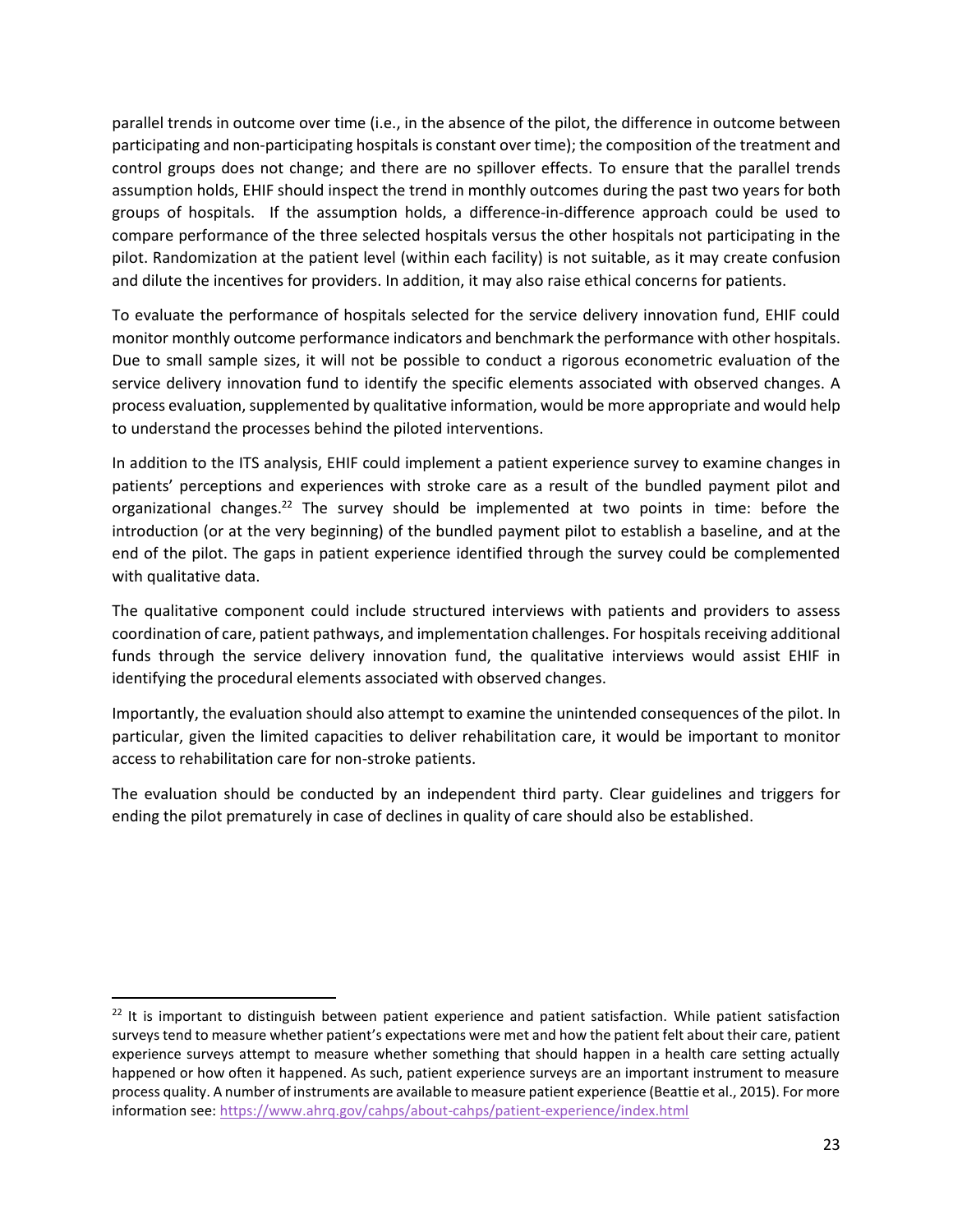# <span id="page-27-0"></span>REFERENCES

- Agarwal, R., Liao, J. M., Gupta, A., & Navathe, A. S. (2020). The Impact Of Bundled Payment On Health Care Spending, Utilization, And Quality: A Systematic Review: A systematic review of the impact on spending, utilization, and quality outcomes from three Centers for Medicare and Medicaid Services bundled payment programs. *Health Affairs*, *39*(1), 50-57.
- Barchi D., de Brantes F., Hughes G., Nguyen T., Poulsen G., Redfearn D. (2014) Episode Analytics: Essential Tools for New Healthcare Models. Institute for Health Technology Transformation. Accessed on 16 October 2019 at https://www.sas.com/content/dam/SAS/en\_us/doc/whitepaper2/iht2 episode-analytics-106886.pdf .
- Beattie, M., Murphy, D. J., Atherton, I., & Lauder, W. (2015). Instruments to measure patient experience of healthcare quality in hospitals: a systematic review. Systematic reviews, 4(1), 97.
- Berlinguet, M., Vertrees, J., Freedman, R., D'Andrea, R., Tinker, A. (2007). Case-mix analysis across patient populations and boundaries: a refined classification system designed specifically for international use. Accessed on 04 September 2019 a[t http://multimedia.3m.com/mws/media/425433O/white](http://multimedia.3m.com/mws/media/425433O/white-paper-international-refined-ir-drgs-01-07.pdf)[paper-international-refined-ir-drgs-01-07.pdf](http://multimedia.3m.com/mws/media/425433O/white-paper-international-refined-ir-drgs-01-07.pdf) .
- Bernal, J. L., Cummins, S., & Gasparrini, A. (2017). Interrupted time series regression for the evaluation of public health interventions: a tutorial. International journal of epidemiology, 46(1), 348-355.
- Centers for Medicare and Medicaid Services (2019). Design and development of the Diagnosis-Related Group (DRGs). ICD-10-CM/PCS MS-DRG v36.0 Definitions Manual. accessed on 04 September 2019 at [https://www.cms.gov/ICD10Manual/version36-fullcode-cms/fullcode\\_cms/P0001.html.](https://www.cms.gov/ICD10Manual/version36-fullcode-cms/fullcode_cms/P0001.html)
- Chernew, M. E., Conway, P. H., & Frakt, A. B. (2020). Transforming Medicare's Payment Systems: Progress Shaped By The ACA: A narrative review of Affordable Care Act payment reforms. Health Affairs, 39(3), 413-420.
- Courtney, P. M., Bohl, D. D., Lau, E. C., Ong, K. L., Jacobs, J. J., & Della Valle, C. J. (2018). Risk adjustment is necessary in Medicare bundled payment models for total hip and knee arthroplasty. The Journal of arthroplasty, 33(8), 2368-2375.
- de Bakker DH, Struijs JN, Baan CB, Raams J, de Wildt JE, Vrijhoef HJ, Schut FT (2012). Early Results from adoption of bundled payment for diabetes care in the Netherlands show improvement in care coordination. Health [Aff \(Millwood\).](https://www.ncbi.nlm.nih.gov/pubmed/22323174) 2012 Feb;31(2):426-33. doi: 10.1377/hlthaff.2011.0912.
- Fetter, R.B., Shin, Y., Freeman, J.L., Averill, R.F., Thompson, J.D. (1980). Casemix definition by diagnosisrelated groups. Medical Care, 18(2):1–53.
- Fung, C. H., Lim, Y. W., Mattke, S., Damberg, C., & Shekelle, P. G. (2008). Systematic review: the evidence that publishing patient care performance data improves quality of care. Annals of internal medicine, 148(2), 111-123
- Gross-Paju, K., Orav, K., Adlas, R., Thomson, U., Jaakmees, H., Kannel, K., . . . Ütt, S. (2017). Changes in Quality of Prehospital Care and Time Delays in Acute Stroke in Tallinn, Estonia from 2005 to 2016. Prehospital and Disaster Medicine, 32(S1), S94-S95. doi:10.1017/S1049023X17002436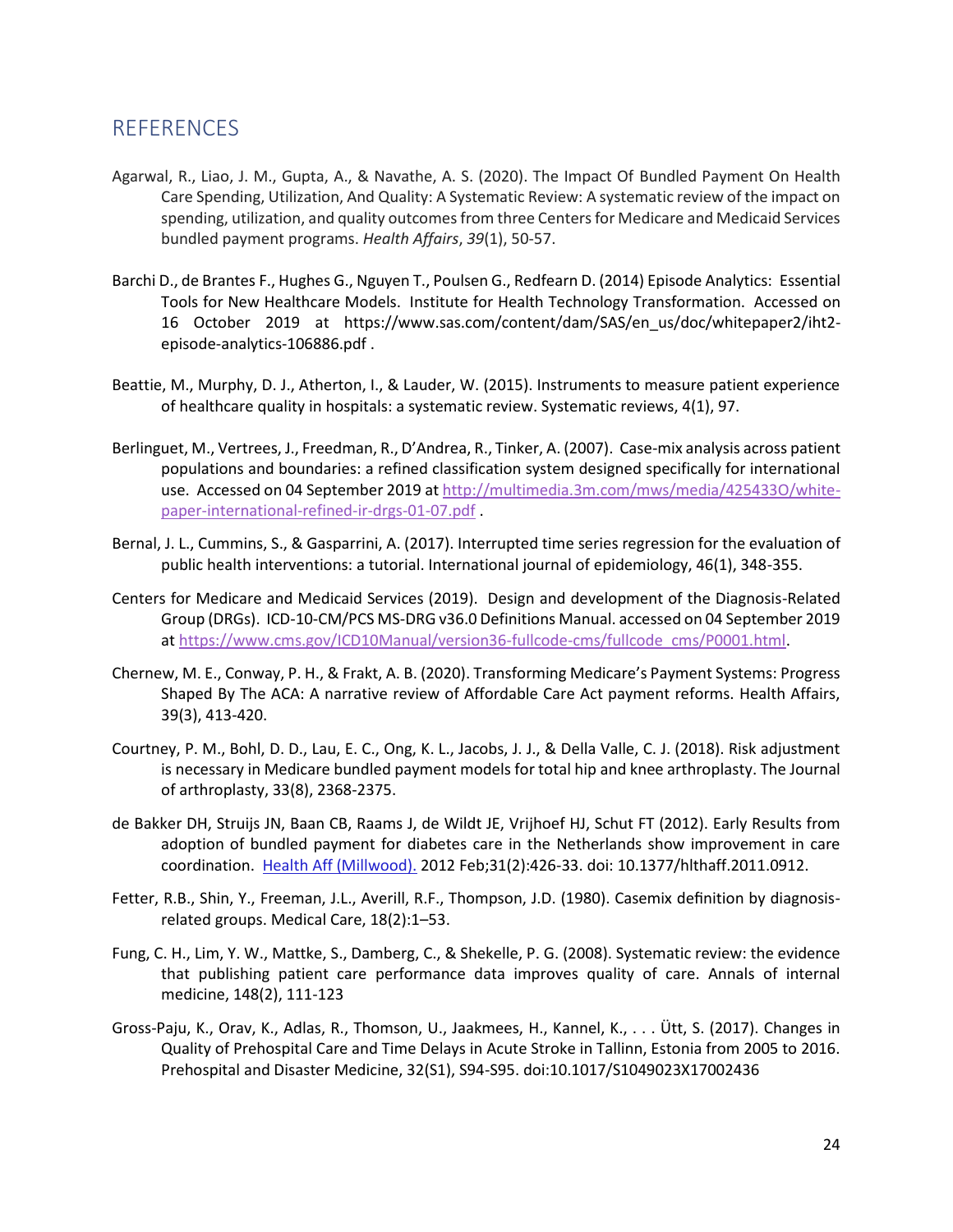- Hibbard, J. H., Stockard, J., & Tusler, M. (2003). Does publicizing hospital performance stimulate quality improvement efforts? Health Affairs, 22(2), 84-94.
- Hussein, Saeed & Moonesar Ph.D. R.D., Immanuel Azaad. (2018). Abu Dhabi Healthcare System-Diagnosis Related Group Perspective. International Journal of Medical, Pharmacy and Drug Research. 2. 10.22161/ijmpd.2.1.2.
- Hussey P, Sorbero M, Mehrotra A, Liu H, Damberg C (2009). Using episodes of care as a basis for performance measurement and payment: moving from concept to practice. Health Aff (Millwood). 2009 Sep–Oct; 28(5): 1406–1417.
- Lindenauer, P. K., Remus, D., Roman, S., Rothberg, M. B., Benjamin, E. M., Ma, A., & Bratzler, D. W. (2007). Public reporting and pay for performance in hospital quality improvement. New England Journal of Medicine, 356(5), 486-496.
- McDonald R, Zaidi S, Todd S, Konteh F, Hussain K, Roe J, Allen T, Fischera E, Sutton M (2012). A qualitative and quantitative evaluation of the introduction of best practice tariffs. Department of Health (England).
- Miika Linna and Martti Virtanen (2011). Chapter 16: NordDRG: The benefits of coordination in Diagnosis-Related Groups in Europe: moving towards transparency, efficiency and quality in hospitals. European observatory on health systems and policies. Accessed 04 September 2019 at http://eurodrg.projects.tu-berlin.de/publications/DRGbook/Ch16 Linna.pdf .
- National Institute for Health Development. Health Statistics and Health Research Database. http: //pxweb.tai.ee /.
- OECD (2016). Better Ways to Pay for Health Care, OECD Health Policy Studies, OECD Publishing, Paris.
- Revicki, D.A., Kawata, A.K., Harnam, N., Chen, W.H., Hays, R.D. & Cella, D. (2009). Predicting EuroQol (EQ-5D) scores from the patient-reported outcomes measurement information system (PROMIS) global items and domain item banks in a United States sample. Quality of Life Research, 18(6), pp.783- 791.
- Ridgely, M. S., De Vries, D., Bozic, K. J., & Hussey, P. S. (2014). Bundled payment fails to gain a foothold in California: the experience of the IHA bundled payment demonstration. Health Affairs, 33(8), 1345- 1352.
- Salinas J, Sprinkhuizen SM, Ackerson T, et al. An International Standard Set of Patient-Centered Outcome Measures After Stroke. *Stroke*. 2016;47(1):180–186. doi:10.1161/STROKEAHA.115.010898.
- Struijs, J. N., de Vries, E. F., Baan, C. A., van Gils, P. F., & Rosenthal, M. B. (2020). Bundled-Payment Models Around the World: How They Work and What Their Impact Has Been. https://www.commonwealthfund.org/sites/default/files/2020- 04/Struijs\_bundled\_payment\_models\_around\_world\_ib.pdf
- The Lewin Group (2018). CMS bundled payments for care improvement initiative, Models 2-4: Year 5 Evaluation and Monitoring Annual Report. Accessed 04 September 2019 at <https://downloads.cms.gov/files/cmmi/bpci-models2-4-yr5evalrpt.pdf>
- Wohlin J, Stalberg H, Strom O, Rolfson O, Willers C, Brommels M (2017). Effects of introducing bundled payment and patients' choice of provider for elective hip and knee replacements in Stockholm county.